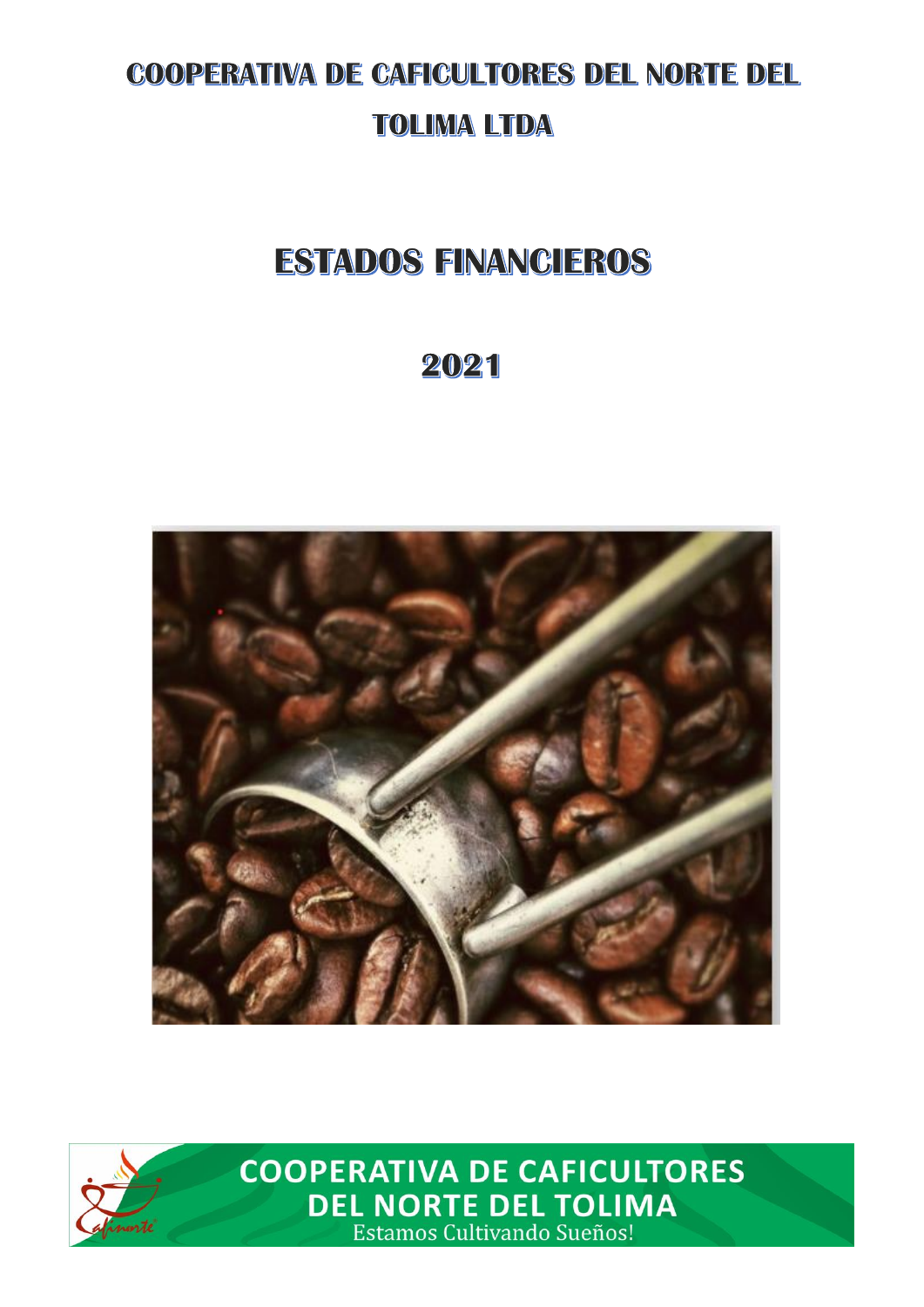#### **COOPERATIVA DE CAFICULTORES DEL NORTE DEL TOLIMA LTDA ESTADO DE SITUACION FINANCIERA A DICIEMBRE 31**

|                                                | <b>NOTA</b> |               | 2021                      |          | 2020                      |               | <b>VARIACION 2021-2020</b> | %                              |
|------------------------------------------------|-------------|---------------|---------------------------|----------|---------------------------|---------------|----------------------------|--------------------------------|
| <b>ACTIVO</b>                                  |             |               |                           |          |                           |               |                            |                                |
| <b>ACTIVO CORRIENTE</b>                        |             |               |                           |          |                           |               |                            |                                |
| EFECTIVO Y EQUIVALENTE DE                      |             |               |                           |          |                           |               |                            |                                |
| <b>EFECTIVO</b>                                | 2           | \$            | 586.862.624               | \$       | 511.370.863               | \$            | 75.491.761,19              | 14,76%                         |
| <b>INVENTARIOS</b>                             | 3           | \$            | 1.039.700.568             | \$       | 375.570.887               | \$            | 664.129.681,49             | 176,83%                        |
| CRED. CONS. GTIA ADM SIN                       |             |               |                           |          |                           |               |                            |                                |
| LIBRANZA                                       | 4           | \$            | 1.721                     | \$       | 30.100.324                | \$            | (30.098.603,00)            | -99,99%                        |
| <b>CUENTAS POR COBRAR</b>                      | 5           | \$            | 159.184.442               | \$       | 325.752.075               | \$            | (166.567.633,00)           | -51,13%                        |
| <b>TOTAL ACTIVO CORRIENTE</b>                  |             | \$            | 1.785.749.356             |          | \$1.242.794.149           | \$            | 542.955.206,68             | 43,69%                         |
| <b>ACTIVO NO CORRIENTE</b>                     |             |               |                           |          |                           |               |                            |                                |
|                                                |             |               |                           |          |                           |               |                            |                                |
| PROPIEDAD, PLANTA Y EQUIPO                     | 6           | \$            | 306.473.921               | \$       | 311.788.459               | \$            | (5.314.538,00)             | $-1,70%$                       |
| PROPIEDADES DE INVERSION<br><b>INTANGIBLES</b> | 7<br>8      | \$<br>\$      | 523.670.340<br>73.979.579 | \$<br>\$ | 523.670.340<br>66.159.443 | \$<br>\$      | 7.820.136,19               | 0,00%<br>11,82%                |
| <b>RESPONSABILIDADES</b>                       |             |               |                           |          |                           |               |                            |                                |
| <b>PENDIENTES</b>                              | 9           | \$            | 390.932.565               | \$       | 394.070.639               | \$            | (3.138.074,00)             | $-0,80%$                       |
| PROVISIONES DE OTROS                           |             |               |                           |          |                           |               |                            |                                |
| <b>ACTIVOS</b>                                 | 9           | \$            | (390.932.565)             | \$       | (392.255.079)             | \$            | 1.322.514,43               | $-0,34%$                       |
| <b>INVERSIONES</b>                             | 10          | \$            | 127.615.302               | \$       | 127.615.302               | \$            |                            | 0,00%                          |
| <b>TOTAL ACTIVO NO CORRIENTE</b>               |             | \$            | 1.031.739.143             |          | \$1.031.049.104           | \$            | 690.038,62                 | 0,07%                          |
| <b>TOTAL ACTIVOS</b>                           |             | \$            | 2.817.488.498             |          | \$2.273.843.253           | $\frac{1}{2}$ | 543.645.245,30             | 23,91%                         |
|                                                |             |               |                           |          |                           |               |                            |                                |
|                                                |             |               |                           | \$       | 73.979.579                |               |                            |                                |
| <b>PASIVO</b>                                  |             |               |                           |          |                           |               |                            |                                |
| <b>CRED. ORDINARIOS A CORTO</b>                |             |               |                           |          |                           |               |                            |                                |
| <b>PLAZO</b>                                   | 11          | \$            | 746.069.125               | \$       | 543.445.706               | \$            | 202.623.419,00             | 37,28%                         |
| <b>CUENTAS POR PAGAR</b>                       | 12          | \$            | 1.091.443.212             | \$       | 992.121.222               | \$            | 99.321.990,00              | 10,01%                         |
| IMPUESTOS, GRAVAMENES Y                        |             |               |                           |          |                           |               |                            |                                |
| TASAS                                          | 13          | \$            | 67.483.200                | \$       | 7.067.383                 | \$            | 60.415.817,00              | 854,85%                        |
| FONDOS SOCIALES, MUTUALES Y                    |             |               |                           |          |                           |               |                            |                                |
| <b>OTROS</b>                                   | 14          | \$            | 87.139.894                | \$       | 110.687.426               | \$            | (23.547.531.66)            | $-21,27%$                      |
| OTROS PASIVOS                                  | 15          | \$            | 47.170.428                | \$       | 39.547.514                | \$            | 7.622.914,00               | 19,28%                         |
| <b>TOTAL PASIVO</b>                            |             | \$            | 2.039.305.859             |          | \$1.692.869.251           | \$            | 346.436.608,34             | 20,46%                         |
| <b>PATRIMONIO</b>                              |             |               |                           |          |                           |               |                            |                                |
|                                                |             |               |                           |          |                           |               |                            |                                |
| <b>CAPITAL SOCIAL</b>                          | 16          | \$            | 405.280.800               | \$       | 405.923.924               | \$            | (643.123,93)               | $-0,16%$                       |
| RESERVAS<br>AUXILIOS Y DONACIONES              | 17          | \$            | 151.864.711<br>4.285.400  | \$       | 151.864.711<br>84.977.900 | \$            | (80.692.500,00)            | 0,00%                          |
| RESULTADO DEL EJERCICIO                        | 18          | \$<br>\$      | 270.155.960               | \$       | (78.632.959)              | \$<br>\$      | 348.788.919,36             | -94,96%<br>$^{\prime}$ 443,57% |
| RESULTADO DE EJERCICIOS                        |             |               |                           |          |                           |               |                            |                                |
| ANTERIORES                                     | 18          | \$            | (659.929.152)             |          | \$ (589.684.494)          | \$            | (70.244.658, 51)           | 11,91%                         |
| RESULTADO POR REEXPRESION                      |             |               |                           |          |                           |               |                            |                                |
| A NIIF                                         | 18          | $\frac{3}{2}$ | 606.524.920               | \$       | 606.524.920               | -\$           |                            | 0%                             |
| <b>TOTAL PATRIMONIO</b>                        |             | \$            | 778.182.639               | \$       | 580.974.002               | - \$          | 197.208.636,92             | 33,94%                         |
| TOTAL PASIVO + PATRIMONIO                      |             | <u>\$</u>     | 2.817.488.498             |          | \$2.273.843.253           | -\$           | 543.645.245,26             | 23,91%                         |
|                                                |             | \$            | 0                         |          |                           |               |                            |                                |

**Las notas adjuntas son parte integral de los Estados Financieros "VER OPINION ADJUNTA"** 

rom fullOLLUVIII TTUandeg

ein kes.

**JUAN DAVID DURAN MIRANDA NANCY LILIANA MARTINEZ RIOS GERENTE GENERAL CONTADOR PÚBLICO T.P No. 237815- T T.P 51640-T**

**"VER OPINION ADJUNTA" REVISOR FISCAL CARLOS ALBERTO ACOSTA**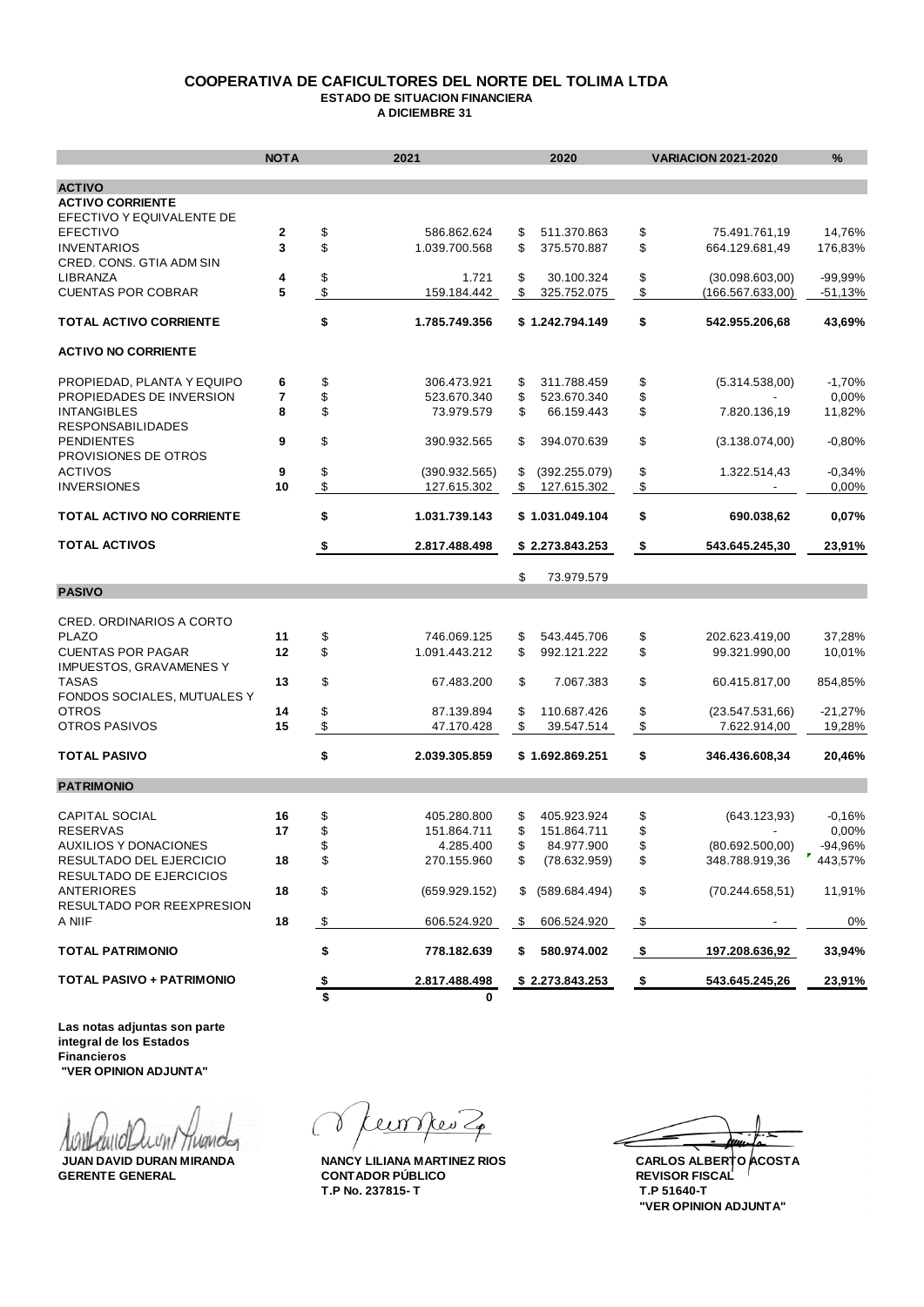#### **COOPERATIVA DE CAFICULTORES DEL NORTE DEL TOLIMA LTDA ESTADO DE RESULTADO INTEGRAL COMPARATIVO DEL 01 DE ENERO A 31 DICIEMBRE**

|                                                                              | <b>NOTA</b> |               | 2021                            |     |          | 2020                            |         | <b>VARIACION</b>                      | %                    |
|------------------------------------------------------------------------------|-------------|---------------|---------------------------------|-----|----------|---------------------------------|---------|---------------------------------------|----------------------|
| <b>INGRESOS ACTIVIDADES ORDINARIAS</b>                                       | 19          |               |                                 |     |          |                                 |         |                                       |                      |
|                                                                              |             |               |                                 |     |          |                                 |         |                                       |                      |
| VENTA DE PRODUCTOS AGROPECUARIOS<br>VENTA DE INSUMOS, MAT PRI AGROP Y FLORES |             | \$<br>\$      | 20.612.187.673<br>7.439.674.037 |     | \$<br>\$ | 16.505.861.405<br>5.971.343.794 |         | ############<br>############ \$ -     | 24,88%<br>24,59%     |
| <b>CONTRATOS Y OTROS SERVICIOS</b>                                           |             | \$            | 99.124.597                      |     | \$       | 77.299.658                      | S       | 21.824.939 \$-                        | 28,23%               |
| CACAO                                                                        |             | \$            | 136.055.107                     |     | \$       | 59.380.400                      | \$      | 76.674.707 \$-                        | 129,12%              |
| TOTAL INGRESOS ACTIVIDADES ORDINARIAS                                        |             | \$            | 28.287.041.413                  |     |          | \$22.613.885.257                |         | ############ \$ -                     | 25,09%               |
|                                                                              |             |               |                                 |     |          |                                 |         |                                       |                      |
| <b>COSTOS DE VENTAS ACTIVIDADES ORDINARIAS</b>                               | 20          |               |                                 |     |          |                                 |         |                                       |                      |
| VENTA DE PRODUCTOS AGROPECUARIOS                                             |             | \$            | (20.276.268.492)                |     |          | $$$ (16.508.271.468)            |         | ############                          | 22,82%               |
| VENTA DE INSUMOS, MAT PRI AGROP Y FLORES                                     |             | \$            | (6.793.174.600)                 |     | \$       | (5.351.864.476)                 |         | ############ \$ -                     | 26,93%               |
| CONTRATOS Y OTROS SERVICIOS<br>CACAO                                         |             | \$<br>\$      | (37.030.076)<br>(125.795.746)   |     | \$<br>\$ | (50.706.775)<br>(58.282.313)    | \$<br>S | 13.676.699 \$-<br>$(67.513.433)$ \$ - | $-26,97%$<br>115,84% |
| TOTAL COSTO DE VENTAS ACTIVIDADES ORDINARIAS                                 |             | \$            | (27.232.268.914)                |     |          | $$$ (21.969.125.032)            |         | ############                          | 23,96%               |
| <b>EXCENDENTE BRUTO</b>                                                      |             | \$            | 1.054.772.500                   |     | \$       | 644.760.225                     | S.      | 410.012.275                           | 63,59%               |
|                                                                              |             |               |                                 |     |          |                                 |         |                                       |                      |
| OTRO INGRESOS OPERACIONALES Y ADMINISTRATIVOS                                |             | \$            | 202.794.518                     |     | \$       | 59.805.846                      |         | \$142.988.672 \$-                     | 239,09%              |
| <b>GASTOS OPERACIONALES DE VENTAS</b>                                        | 21          |               |                                 |     |          |                                 |         |                                       |                      |
| <b>CAFÉ</b>                                                                  |             |               |                                 |     |          |                                 |         |                                       |                      |
| DE PERSONAL                                                                  |             | \$            | 86.676.200 \$                   |     | - \$     | 63.158.390                      | \$      | 23.517.810                            | 37,24%               |
| <b>GENERALES</b>                                                             |             | \$            | 70.026.267 \$                   |     | - \$     | 87.293.011                      | \$      | (17.266.744)                          | $-19,78%$            |
| <b>DEPRECIACION</b>                                                          |             | \$            | 9.732.951                       | -\$ | - \$     | 5.695.130                       | \$      | 4.037.821                             | 70,90%               |
| <b>GASTOS FINANCIEROS</b>                                                    |             | \$            | 44.020.512 \$                   |     | - \$     | 27.251.002                      | \$      | 16.769.510                            | 61,54%               |
| <b>TOTAL GASTOS VENTAS DE CAFÉ</b>                                           |             | \$            | 210.455.929                     |     | \$       | 183.397.533                     | \$      | 27.058.396                            | 14,75%               |
| <b>FERTILIZANTES Y CACAO</b>                                                 |             |               |                                 |     |          |                                 |         |                                       |                      |
| DE PERSONAL                                                                  |             | \$            | $101.470.105$ \$-               |     | \$       | 68.651.934                      | \$      | 32.818.171                            | 47.80%               |
| <b>GENERALES</b>                                                             |             | \$            | 148.895.455 \$-                 |     | \$       | 99.980.603                      | \$      | 48.914.852                            | 48,92%               |
| <b>DEPRECIACION</b>                                                          |             | \$            | $7.105.686$ \$ -                |     | \$       | 4.142.871                       | \$      | 2.962.815                             | 71,52%               |
| <b>GASTOS FINANCIEROS</b>                                                    |             | \$            | 7.578.798 \$-                   |     | \$       | 14.838.220                      | \$      | (7.259.422)                           | -48,92%              |
| TOTAL GASTOS DE VENTAS FERTILIZANTES Y CACAO                                 |             | \$            | 265.050.043                     |     | \$       | 187.613.628                     | \$      | 77.436.415                            | 41,27%               |
| <b>TOTAL GASTOS DE VENTAS</b>                                                |             | \$            | 475.505.972 \$-                 |     | \$       | 371.011.161                     |         | \$104.494.811                         | 28,16%               |
| <b>GASTOS ADMINISTRATIVOS</b>                                                | 22          |               |                                 |     |          |                                 |         |                                       |                      |
| DE PERSONAL                                                                  |             | \$            | 168.428.001                     |     | \$       | 164.760.625                     | \$      | 3.667.376                             | 2,23%                |
| GENERALES                                                                    |             | \$            | 265.487.298                     |     | \$       | 205.668.017                     | \$      | 59.819.281                            | 29,09%               |
| <b>PROVISIONES</b>                                                           |             | \$            | 30.171.800                      |     | \$       | 2.912.767                       | \$      | 27.259.033                            | 935,85%              |
| <b>DEPRECIACIONES</b>                                                        |             | $\frac{1}{2}$ | 3.920.902                       |     | \$       | 6.020.731                       | \$      | (2.099.829)                           | -34,88%              |
| TOTAL GASTOS ADMINISTRATIVOS                                                 |             | \$            | 468.008.001                     |     | \$       | 379.362.140                     | \$      | 88.645.861                            | 23,37%               |
| <b>OTROS GASTOS</b>                                                          | 23          | \$            | 43.897.084                      |     | \$       | 32.825.729                      | \$      | $11.071.355$ \$-                      | 33,73%               |
|                                                                              |             |               |                                 |     |          |                                 |         |                                       |                      |

AUIL

Leurnes Z  $\delta$ 

**JUAN DAVID DURAN MIRANDA**<br>GERENTE GENERAL GEREAL CONTADOR PÚBLICO **GERENTE GENERAL CONTADOR PÚBLICO T.P No. 237815- T T.P 51640-T**

**"VER OPINION ADJUNTA" REVISOR FISCAL** CARLOS ALBERTO ACOSTA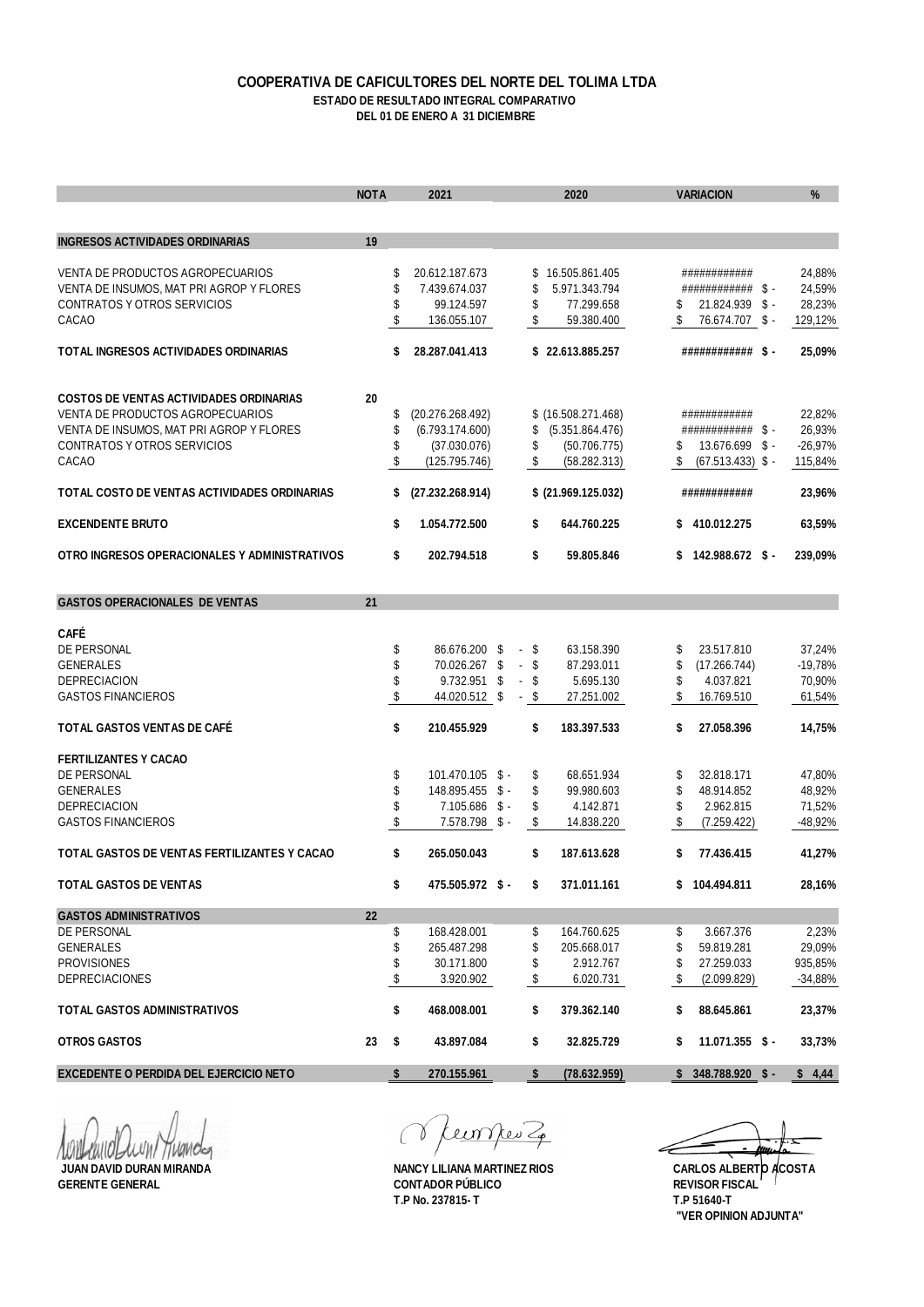#### **COOPERATIVA DE CAFICULTORES DEL NORTE DEL TOLIMA LTDA ESTADO DE FLUJO DE EFECTIVO**

**A DICIEMBRE 31** 

| 2021                                                                 |                                                                                                                                                       | 2020                                                                       |                                                                                                                                      | <b>VARIACION</b>                                                           | $\%$                                                                                                                                                 |
|----------------------------------------------------------------------|-------------------------------------------------------------------------------------------------------------------------------------------------------|----------------------------------------------------------------------------|--------------------------------------------------------------------------------------------------------------------------------------|----------------------------------------------------------------------------|------------------------------------------------------------------------------------------------------------------------------------------------------|
|                                                                      |                                                                                                                                                       |                                                                            |                                                                                                                                      |                                                                            |                                                                                                                                                      |
|                                                                      |                                                                                                                                                       |                                                                            |                                                                                                                                      |                                                                            |                                                                                                                                                      |
| \$<br>270.155.960                                                    | \$                                                                                                                                                    | (78.632.959)                                                               | \$                                                                                                                                   | 348.788.919                                                                | $-443,57%$                                                                                                                                           |
|                                                                      |                                                                                                                                                       |                                                                            |                                                                                                                                      |                                                                            |                                                                                                                                                      |
| \$<br>20.759.539                                                     | \$                                                                                                                                                    | 15.858.732                                                                 | \$                                                                                                                                   | 4.900.807                                                                  | 30,90%                                                                                                                                               |
| 30.171.800                                                           | \$                                                                                                                                                    | 2.912.767                                                                  | \$                                                                                                                                   | 27.259.033                                                                 | 935,85%                                                                                                                                              |
| \$<br>(7.820.136)                                                    | \$                                                                                                                                                    | (12.859.379)                                                               | \$                                                                                                                                   | 5.039.243                                                                  | $-39,19%$                                                                                                                                            |
| \$<br>313.267.163                                                    | \$                                                                                                                                                    | (72.720.839)                                                               | \$                                                                                                                                   | 385,988,002                                                                | 484,0%                                                                                                                                               |
|                                                                      |                                                                                                                                                       |                                                                            |                                                                                                                                      |                                                                            |                                                                                                                                                      |
|                                                                      |                                                                                                                                                       | 389.926.644                                                                |                                                                                                                                      |                                                                            | $-270,32%$                                                                                                                                           |
|                                                                      |                                                                                                                                                       |                                                                            |                                                                                                                                      |                                                                            | 97,91%                                                                                                                                               |
| \$<br>144.784.130                                                    | \$                                                                                                                                                    | (213.367.922)                                                              | \$                                                                                                                                   | 358.152.052                                                                | $-167,86%$                                                                                                                                           |
|                                                                      |                                                                                                                                                       |                                                                            |                                                                                                                                      |                                                                            | $-54,57%$                                                                                                                                            |
|                                                                      |                                                                                                                                                       |                                                                            |                                                                                                                                      |                                                                            | $-137,09%$                                                                                                                                           |
| 60.415.817                                                           |                                                                                                                                                       | 916.258                                                                    |                                                                                                                                      | 59.499.559                                                                 | 6493,76%                                                                                                                                             |
|                                                                      |                                                                                                                                                       |                                                                            |                                                                                                                                      |                                                                            | $-144,25%$                                                                                                                                           |
| \$<br>7.622.914                                                      | \$                                                                                                                                                    | 3.075.375                                                                  | \$                                                                                                                                   | 4.547.540                                                                  | 147,87%                                                                                                                                              |
|                                                                      |                                                                                                                                                       |                                                                            |                                                                                                                                      |                                                                            |                                                                                                                                                      |
|                                                                      |                                                                                                                                                       |                                                                            |                                                                                                                                      |                                                                            | $-58,94%$                                                                                                                                            |
|                                                                      |                                                                                                                                                       |                                                                            |                                                                                                                                      |                                                                            |                                                                                                                                                      |
|                                                                      |                                                                                                                                                       |                                                                            |                                                                                                                                      |                                                                            | $-80,86%$                                                                                                                                            |
|                                                                      |                                                                                                                                                       |                                                                            |                                                                                                                                      |                                                                            |                                                                                                                                                      |
|                                                                      |                                                                                                                                                       |                                                                            |                                                                                                                                      |                                                                            |                                                                                                                                                      |
|                                                                      |                                                                                                                                                       |                                                                            |                                                                                                                                      |                                                                            | $-80,86%$                                                                                                                                            |
|                                                                      |                                                                                                                                                       |                                                                            |                                                                                                                                      |                                                                            |                                                                                                                                                      |
|                                                                      |                                                                                                                                                       |                                                                            |                                                                                                                                      |                                                                            |                                                                                                                                                      |
| 202.623.419                                                          |                                                                                                                                                       | 274.444.978                                                                |                                                                                                                                      | (71.821.559)                                                               | $-26,17%$                                                                                                                                            |
| \$<br>(80.692.500)                                                   |                                                                                                                                                       | 80.692.500                                                                 |                                                                                                                                      | (161.385.000)                                                              | 100,00%                                                                                                                                              |
| (643.124)                                                            | \$                                                                                                                                                    | 6.787.041                                                                  | \$                                                                                                                                   | (7.430.165)                                                                | $-109,48%$                                                                                                                                           |
|                                                                      |                                                                                                                                                       |                                                                            |                                                                                                                                      |                                                                            |                                                                                                                                                      |
|                                                                      |                                                                                                                                                       |                                                                            |                                                                                                                                      |                                                                            | -66,49%                                                                                                                                              |
|                                                                      |                                                                                                                                                       |                                                                            |                                                                                                                                      |                                                                            |                                                                                                                                                      |
| \$<br>76.814.273                                                     | \$                                                                                                                                                    | 196.573.962                                                                | \$                                                                                                                                   | (119.759.689)                                                              | -60,92%                                                                                                                                              |
|                                                                      |                                                                                                                                                       |                                                                            |                                                                                                                                      |                                                                            |                                                                                                                                                      |
|                                                                      |                                                                                                                                                       |                                                                            |                                                                                                                                      |                                                                            | 62,44%                                                                                                                                               |
| \$<br>588.185.136                                                    | \$                                                                                                                                                    | 511.370.863                                                                | \$                                                                                                                                   | 76.814.273                                                                 | 15,02%                                                                                                                                               |
| \$<br>\$<br>\$<br>\$<br>\$<br>\$<br>\$<br>\$<br>\$<br>\$<br>\$<br>\$ | (664.129.681)<br>30.098.603<br>3.138.074<br>99.321.990<br>(23.547.532)<br>(342.295.685)<br>(15.445.000)<br>(15.445.000)<br>121.287.795<br>511.370.863 | \$<br>\$<br>\$<br>\$<br>\$<br>\$<br>\$<br>\$<br>\$<br>\$<br>\$<br>\$<br>\$ | 15.208.175<br>6.907.718<br>(267.816.797)<br>53.213.332<br>(11.937.218)<br>(80.692.500)<br>(80.692.500)<br>361.924.519<br>314.796.901 | \$<br>\$<br>\$<br>\$<br>\$<br>\$<br>\$<br>\$<br>\$<br>\$<br>\$<br>\$<br>\$ | (1.054.056.325)<br>14.890.428<br>(3.769.644)<br>367.138.787<br>(76.760.864)<br>7.035.925<br>65.247.500<br>65.247.500<br>(240.636.724)<br>196.573.962 |

**JUAN DAVID DURAN MIRANDA GERENTE GENERAL**

einker 20  $\delta$ 

**T.P No. 237815- T T.P 51640-T CONTADOR PÚBLICO REVISOR FISCAL**

<u>huu</u> NANCY LILIANA MARTINEZ RIOS CARLOS ALBERTO **ACOSTA "VER OPINION ADJUNTA"**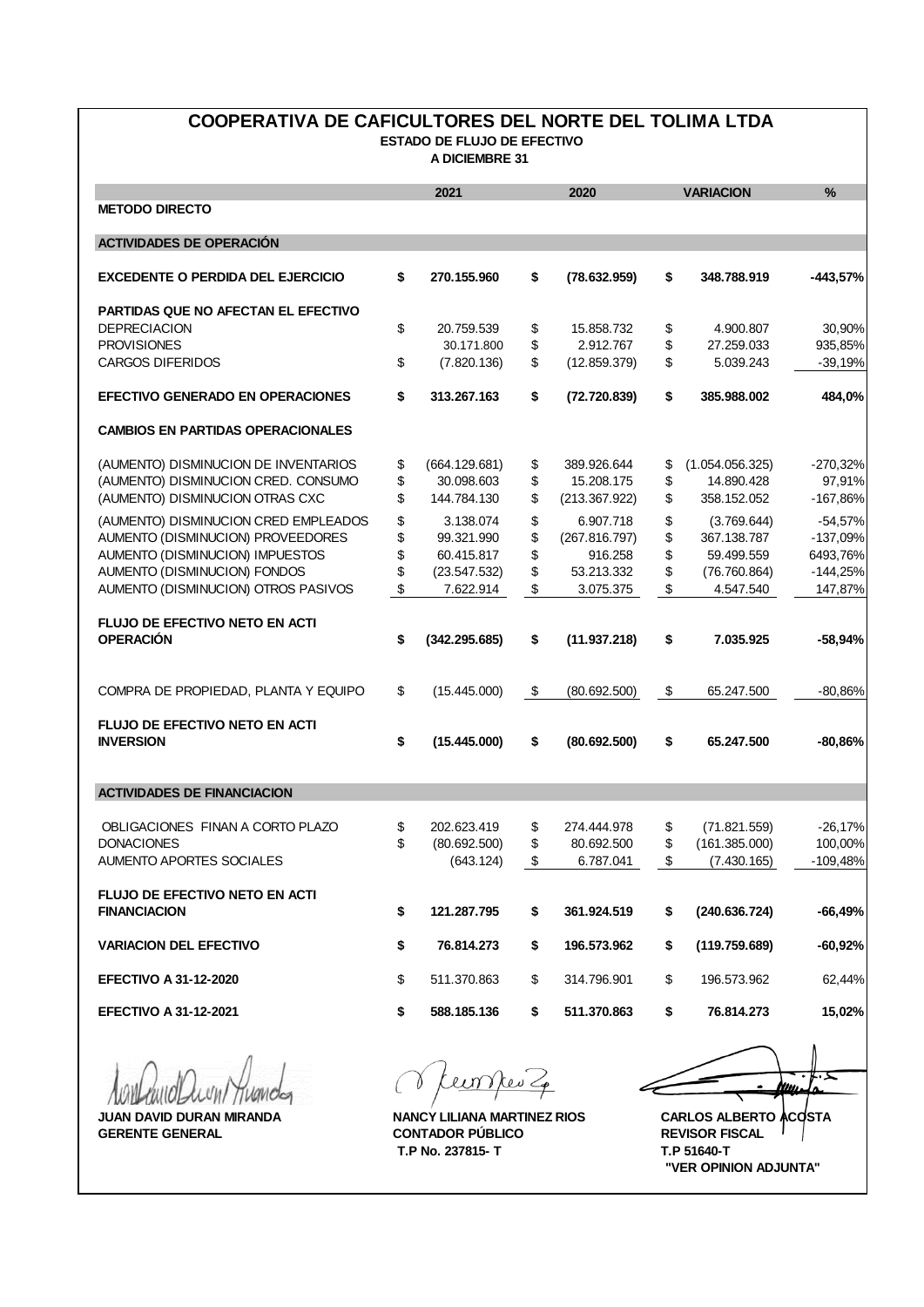# **COOPERATIVA DE CAFICULTORES DEL NORTE DEL TOLIMA LTDA ESTADO DE CAMBIOS EN EL PATRIMONIO**

| <b>CUENTAS DEL PATRIMONIO</b>       |    | <b>SALDO A DIC 31 /2020</b> |    | <b>OPERACIÓN</b><br>2021 |          | SALDO A DIC<br>31/2021 |
|-------------------------------------|----|-----------------------------|----|--------------------------|----------|------------------------|
|                                     |    |                             |    |                          |          |                        |
| APORTES SOCIALES                    | \$ | 405.923.924                 | \$ | (643.124)                |          | \$405.280.800          |
| <b>RESERVAS</b>                     | \$ | 151.864.711                 |    |                          | \$       | 151.864.711            |
| SUPERAVIT - AUXILIOS Y DONACIONES   | \$ | 84.977.900                  | \$ | (80.692.500)             | \$       | 4.285.400              |
| RESULTADOS DE EJERCICIOS ANTERIORES | S  | (589.684.494)               | \$ | (70.244.659)             |          | \$ (659.929.152)       |
| RESULTADO POR REEXPRESION A NIIF    | \$ | 606.524.920                 |    |                          | \$       | 606.524.920            |
| RESULTADO PRESENTE EJERCICIO        | \$ | (78.632.959)                |    | \$348.788.919            | \$<br>\$ | 270.155.960            |
| TOTAL PATRIMONIO                    |    | 580.974.002                 | S  | 197.208.637              |          | 778.182.639            |

**JUAN DAVID DURAN MIRANDA NANCY LILIANA MARTINEZ RIOS GERENTE GENERAL CONTADOR PÚBLICO**

Ceon Rev 4

**T.P No. 237815- T T.P 51640-T**

**REVISOR FISCAL CARLOS ALBERTO ACOSTA**

**"VER OPINION ADJUNTA"**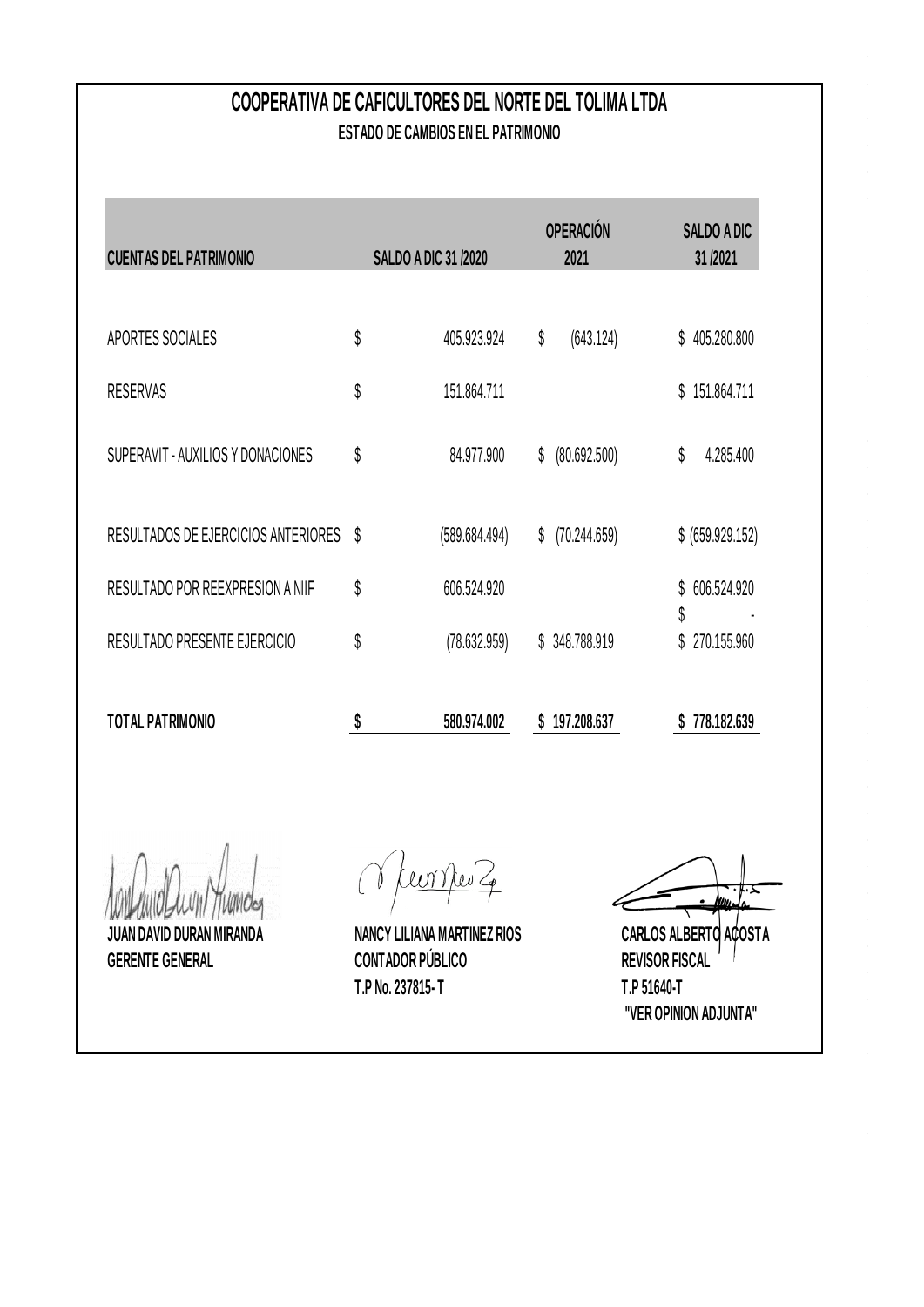### **COOPERATIVA DE CAFICULTORES DEL NORTE DEL TOLIMA LTDA INDICES FINANCIEROS**

**A DICIEMBRE 31** 

| <b>INDICES FINANCIEROS</b>     | <b>FORMULA</b>               | 2021                 | 2020                   | <b>VARIACION</b> |
|--------------------------------|------------------------------|----------------------|------------------------|------------------|
| <b>DE LIQUIDEZ</b>             |                              |                      |                        |                  |
| RAZON CIRCULANTE               | ACT. CTE/PAS. CTE            | 0,88                 | 0,73                   | 0,14             |
| PRUEBA ACIDA                   | (ACT CTE-INV) / PAS CTE      | 0,80                 | 0,51                   | 0,29             |
| CAPITAL DE TRABAJO VARIACION   | ACT. CTE - PAS CTE           | $$$ (253.556.503,66) | (450.075.102,00)<br>\$ | \$196.518.598,34 |
| SOLIDEZ                        | <b>ACT TOTAL / PAS TOTAL</b> | 1,38                 | 1,34                   | 0,04             |
| DE ENDUEDAMIENTO               |                              |                      |                        |                  |
| ENDEUDAMIENTO                  | PAS TOTAL / ACT TOTAL        | 0,72                 | 0,74                   | $-0,02$          |
| INDICE DE PROPIEDAD            | PATRIMONIO / ACT TOTAL       | 0,28                 | 0,26                   | 0,02             |
| <b>DE ACTIVIDAD</b>            |                              |                      |                        |                  |
| ROTACION DE INVENTARIOS        | COSTO VTA / INV PROM         | 26,19                | 58,50                  | $-32,30$         |
| DIAS ROTACION DE INVT          | INV. PROM / C VTA * 360      | 13,74                | 6,15                   | 7,59             |
| ROTACION ACT. CIRCULANTE       | ING. OPERAC / ACT CTE        | 15,84                | 18,20                  | $-2,36$          |
| ROTACION DEL ACTIVO TOTAL      | ING. OPERAC / ACT TOTAL      | 10,04                | 9,95                   | 0,09             |
| <b>DE RENDIMIENTO</b>          |                              |                      |                        |                  |
| RENDIMIENTO DEL PATRIMONIO     | EXCED. EJER/ PAT. *100       | 40,94                | $-13,33$               | 54,27            |
| RENDIMIENTO SOBRE ACTIVO TOTAL | EXCED. EJER / ACT TOTAL      | 0,10                 | $-0,03$                | 0,13             |
| MARGEN BRUTO(EXCEDENTE)        | VTAS - CVTAS/ VTAS *100      | 1,96                 | 2,85                   | $-0,89$          |
| MARGEN OPERACIONAL (EXCEDENTE) | EXCED. OPERA. / VTAS         | 0,010                | $-0,003$               | 0,01             |
| MARGEN NETO (EXCEDENTE)        | EXCED. NETO / VENTAS         | 0,010                | $-0,003$               | 0,01             |

*Auntennot* Tivandag

**GERENTE GENERAL CONTADOR PÚBLICO**

Oremper 2

**JUAN DAVID DURAN MIRANDA NANCY LILIANA MARTINEZ RIOS T.P No. 237815- T**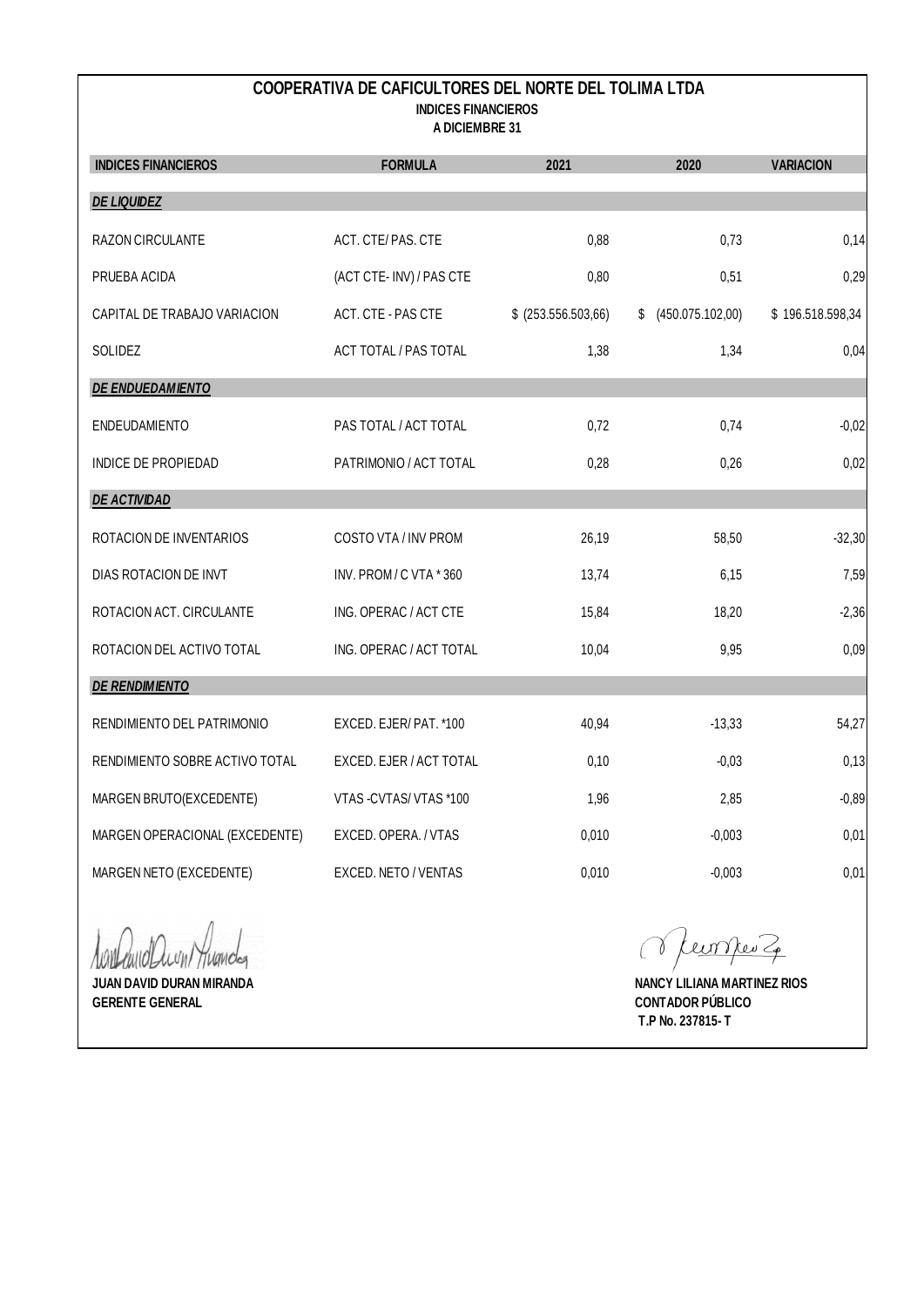#### **COOPERATIVA DE CAFICULTORES DEL NORTE DEL TOLIMA LTDA**

#### **NOTAS A LOS ESTADOS FINANCIEROS POR LOS AÑOS TERMINADOS**

#### **EN 31 DE DICIEMBRE DEL 2021 – 2020**

#### **CONSTITUCIÓN Y OBJETIVO SOCIAL**

La **Cooperativa de Caficultores del Norte del Tolima Ltda. "CAFINORTE"** con domicilio en el Municipio de Fresno, Departamento del Tolima, República de Colombia y ámbito de operación en todo el país y especialmente, en los municipios de la zona cafetera del centro de la República de Colombia, es reconocida jurídicamente mediante resolución número 2226 de Noviembre 10 de 1971 de la Superintendencia Nacional de Cooperativas. Inició operaciones en 1971 y el término de duración es indefinido, pero se podrá disolver y liquidar en cualquier momento en los casos, en la forma y términos previstos por la ley y los estatutos, La Cooperativa tiene como objetivos generales del Acuerdo Cooperativo colaborar en la satisfacción de las diversas necesidades de los asociados; procurar el mejoramiento permanente de sus condiciones económicas, sociales y culturales; promover el desarrollo de la actividad agropecuaria de los mismos, especialmente la que hace relación a la producción y comercialización del café; proteger el ingreso económico de sus asociados; impulsar la solidaridad y ayuda mutua entre sus afiliados; y procurar en general la prestación de diversos servicios tendientes a satisfacer las necesidades personales y familiares de los asociados y de la comunidad en general.

Actualmente CAFINORTE posee 5 puntos de prestación de servicios, ubicados en los municipios de Fresno, Palocabildo, Falán, Padua y Herveo para atender a sus 396 asociados.

### **NOTA 1. POLÍTICAS Y PRÁCTICAS CONTABLES**

**La Cooperativa de Caficultores del Norte del Tolima Ltda.,** ha preparado los estados financieros a Diciembre 31 del 2021 y 2020 de conformidad con las normas de contabilidad generalmente aceptadas, según las disposiciones del decreto 2420 de 2015 y sus modificatorios, que incorporan, las Normas Internacionales de Información Financiera – NIIF para PYMES – que han sido adoptadas por la Cooperativa, exceptuando el tratamiento contable para los aportes a los asociados y el deterioro de la cartera de créditos y cuentas por cobrar establecido en el Decreto 2496 de 2015, con lo cual se determinan los requisitos de reconocimiento, medición, presentación e información a revelar respecto de las transacciones, operaciones y hechos y estimaciones de carácter económico, lo que de forma resumida y estructurada se presentan en los estados financieros con propósito general.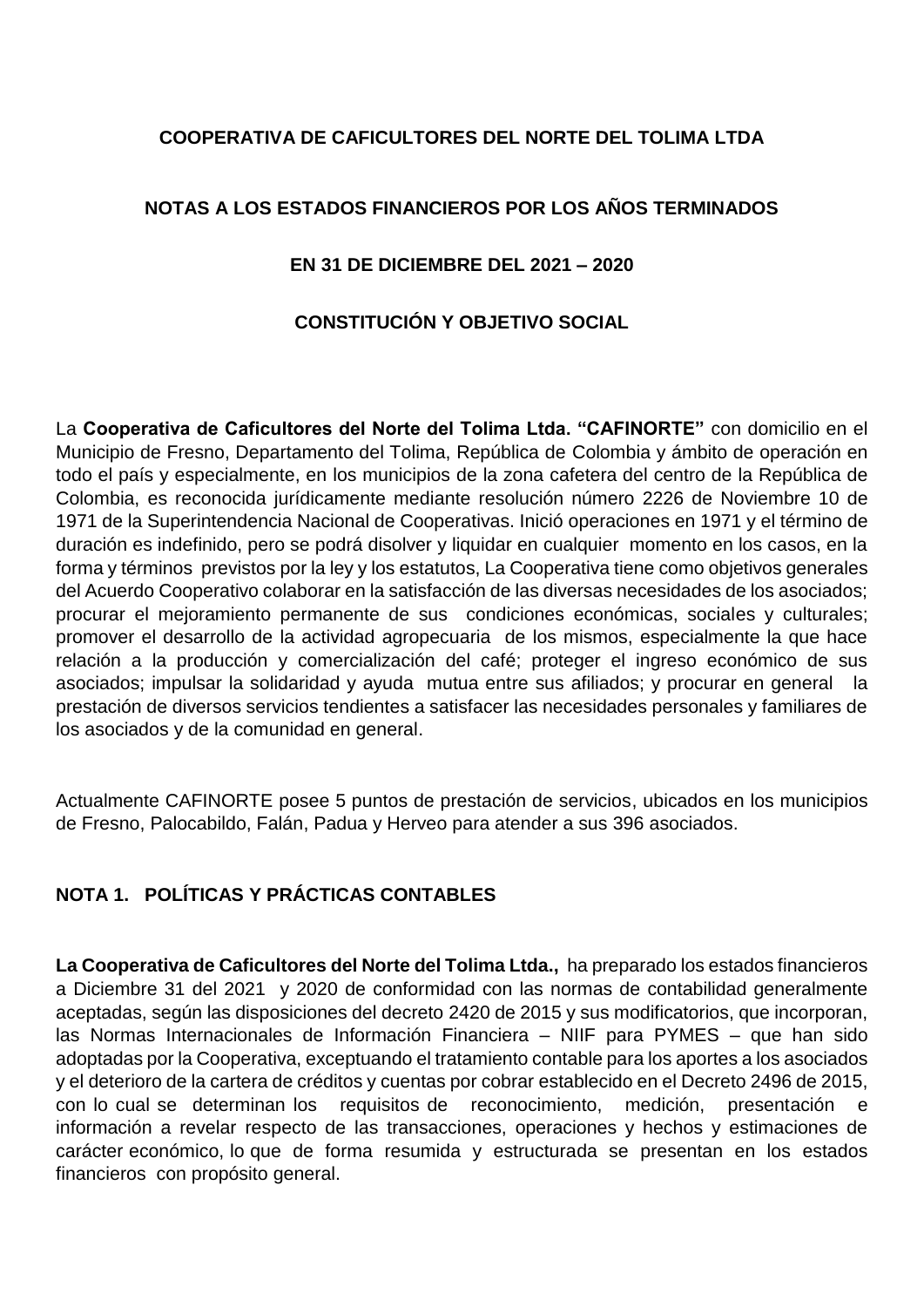Los estados financieros con propósito general son los preparados al final de un período contable, para el caso de Cafinorte, es a 31 de diciembre. Dichos estados financieros, proporcionan información sobre la situación financiera de la entidad y el resumen económico de las transacciones que tuvieron lugar durante el periodo informado, de tal forma, que sea útil a los inversores, prestamistas y otros acreedores existentes y potenciales para la toma de decisiones. Esas decisiones conllevan, comprar, vender o mantener patrimonio e instrumentos de deuda y proporcionar o liquidar préstamos y otras formas de crédito.

Las operaciones registradas en los libros y los actos de los administradores se ajustaron a los estatutos, a las decisiones de la Asamblea General de Asociados y del Consejo de Administración; el proceso de información contable se realiza con los equipos de sistemas de propiedad de la Cooperativa, donde se efectúa el control previo y su correspondiente contabilización.

#### **EFECTIVO Y EQUIVALENTES DE EFECTIVO**

Corresponde a las inversiones a corto plazo de gran liquidez, que son fácilmente convertibles en importes determinados de efectivo, estando sujetos a un riesgo no significativo de cambios en su valor. Su convertibilidad en efectivo circulante está sujeta a un plazo no mayor a los tres meses o menos desde la fecha de adquisición.

Este rubro está compuesto por las siguientes categorías: caja general, caja menor, bancos, equivalentes al efectivo (cheques, fiducias y CDT) y fondos específicos (línea de financiamiento restringido para compras de café y Programas especiales de FNC o Gobierno Nacional). Serán medidos al valor de la transacción y/o al costo amortizado de acuerdo al caso específico.

#### **INVERSIONES**

Son inversiones en asociadas, incluyendo entidades sin forma jurídica definida, cuando realice una inversión con fines asociativos y con fines empresariales, sobre la que es el inversor y posee influencia significativa, y que no es una subsidiaria ni una participación en un negocio conjunto. (S.14.2). -Influencia significativa, es el poder de participar en las decisiones de política financiera y de operación de la asociada, sin llegar a tener control o el control conjunto sobre tales políticas.

#### **CUENTAS POR COBRAR**

Todo contrato que da a lugar a un activo financiero (Instrumentos de deuda como: pagarés, cuentas por cobrar y compromisos de recibir un préstamo) Su registro se efectúa a su valor nominal y los intereses se cobran al vencimiento. Este tipo de cuentas tiene una excepción de aplicación sobre lo expresado en la Normas NIIF para Pymes emitidas por el IASB, por el momento se sigue aplicando la normatividad estipulada para el deterioro en la circular básica contable de la Superintendencia de la Economía Solidaria.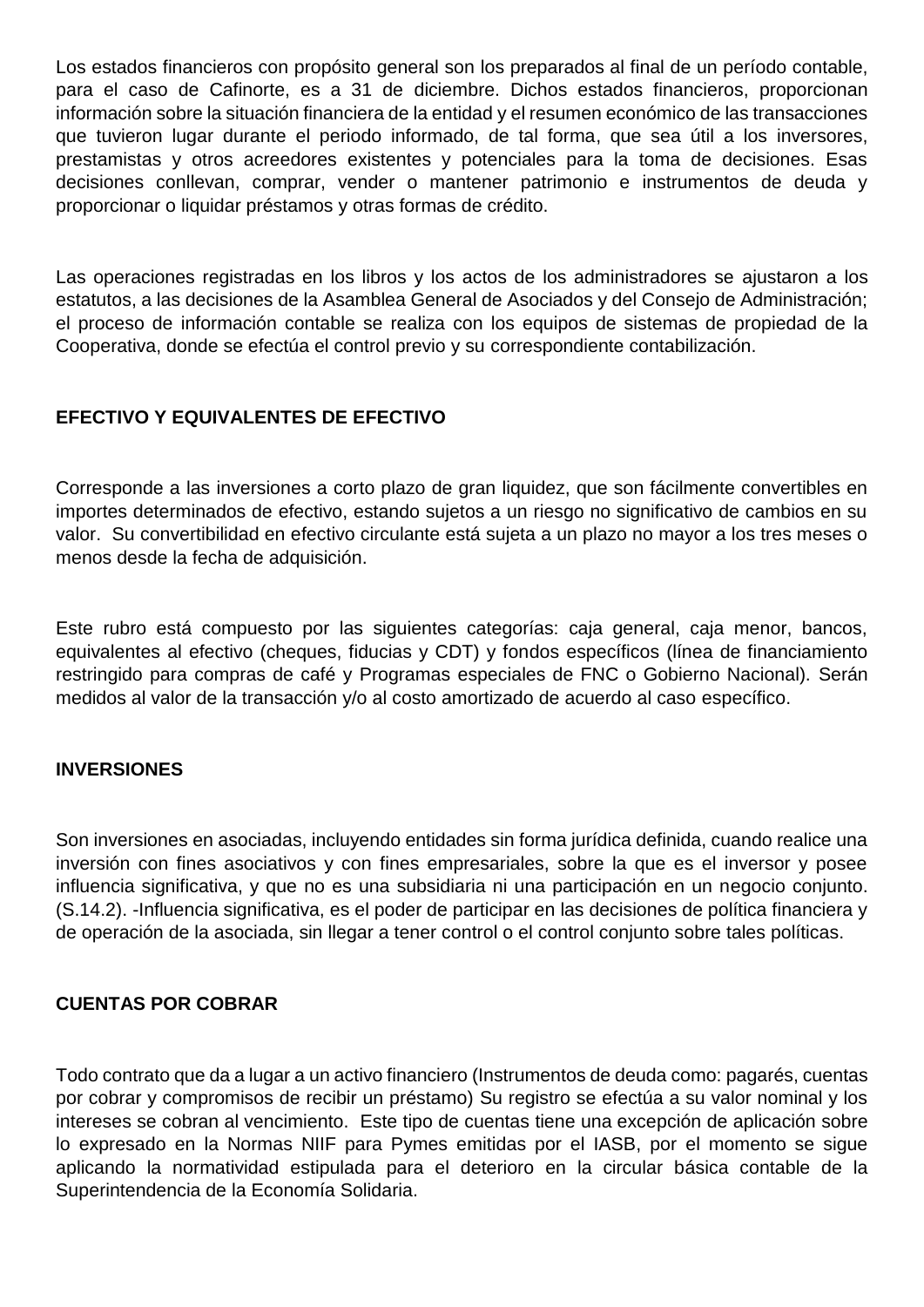Corresponde a los productos que se adquieren y de los cuales se espera tener un beneficio económico al momento de su realización, su costo puede ser medido de forma fiable al costo promedio de las compras más los costos atribuibles para dejar el bien en condiciones de uso o venta.

#### **PROPIEDADES, PLANTA Y EQUIPO**

Contabilizados al costo. Los gastos de reparaciones y mantenimiento que no aumentan la vida útil de los activos se cargan directamente a resultados del año en que se incurren.

• **Método de depreciación:** El método de depreciación utilizada es el de línea recta teniendo en cuenta la vida útil probable del activo.

| <b>CUENTA</b>       | <b>VIDA UTIL</b> | <b>VALOR RESIDUAL</b> |
|---------------------|------------------|-----------------------|
| <b>Edificios</b>    | De 50 a 70 años  | Entre 0% y 25%        |
| Maquinaria y Equipo | De 15 a 20 años  | Entre $0\%$ y 5%      |
| Vehículos           | De 5 a 10 años   | Entre $0\%$ y 5%      |
| Muebles y Enseres   | De 10 a 15 años  | Entre $0\%$ y 5%      |
| Equipos de Computo  | De 3 a 5 años    | Entre $0\%$ y 1%      |

#### • **Tasas de Depreciación Anual:**

#### **ACTIVOS INTANGIBLES**

Son todos los activos identificables, de carácter no monetario y sin apariencia física, pero susceptibles de ser separados o divididos de la Cooperativa y vendidos, transferidos, explotados, arrendados o intercambiados, bien sea individualmente junto con un contrato, un activo o un pasivo relacionado, o surge de un contrato o de otros derechos legales, independientemente de si esos derechos son transferibles o separables de CAFINORTE o de otros derechos y obligaciones. Son medidos al valor nominal de la transacción, su vida útil está determinado por el tiempo para el cual fue contratado y su amortización se hará en los mismos periodos.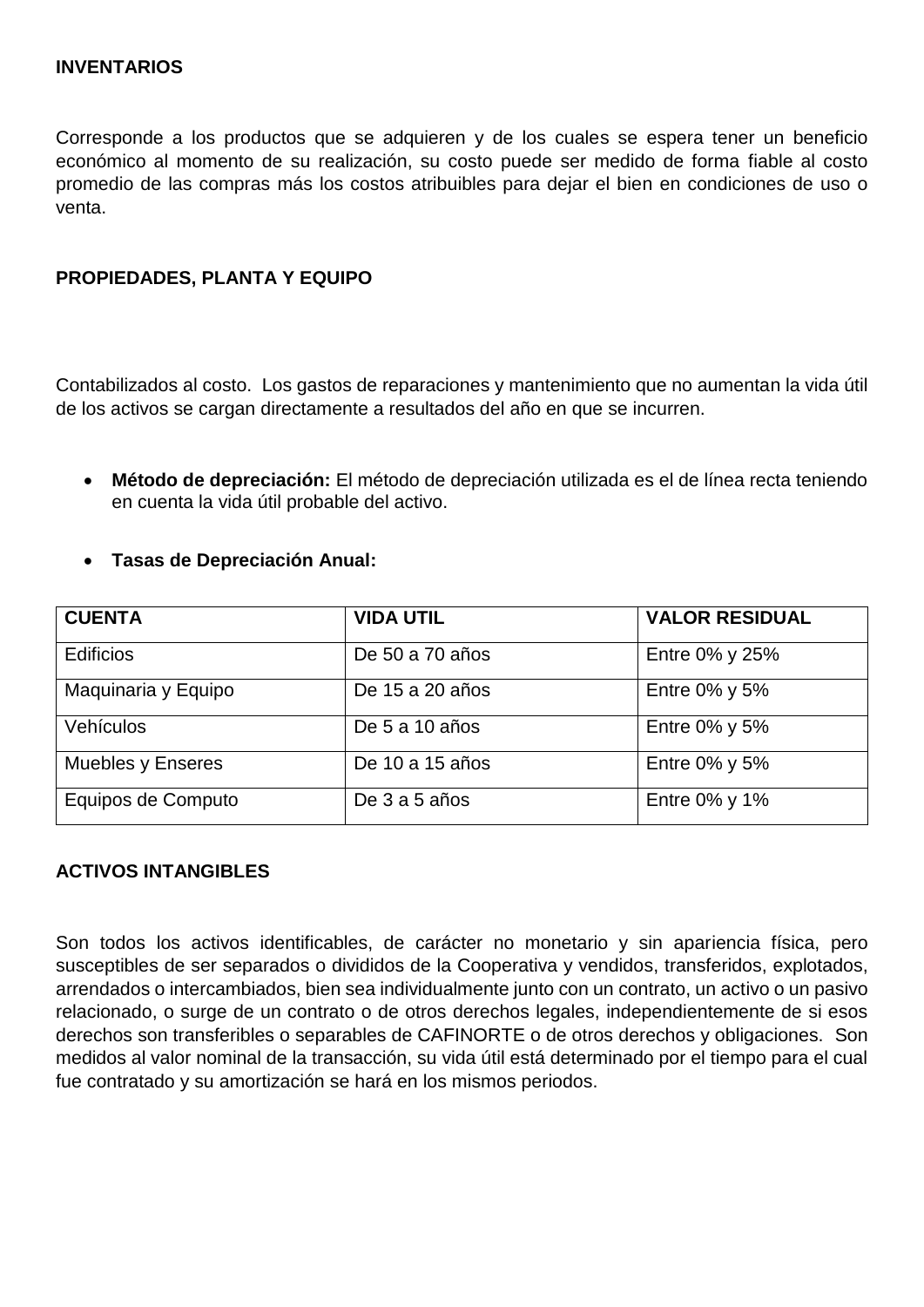#### **OBLIGACIONES FINANCIERAS Y COMPROMISOS CON TERCEROS**

Todas aquellas contraídas con el fin de obtener recursos para la operación de un negocio, a través de establecimientos de crédito o de otras instituciones financieras, ya sea del país o del exterior. Estas obligaciones por lo general generan intereses y otros rendimientos a favor del acreedor., se registran a su valor nominal.

#### **CUENTAS POR PAGAR**

Son todas las obligaciones que surgen por operaciones de compra de bienes materiales (Inventarios), servicios recibidos, gastos incurridos y adquisición de activos o contratación de inversiones en proceso. SI son pagaderas a menos de doce meses se registran como Cuentas por Pagar a Corto Plazo y si su vencimiento es a más de doce meses, en Cuentas por Pagar a Largo plazo.

#### **BENEFICIOS A EMPLEADOS**

Las obligaciones contraídas con el personal por concepto de prestaciones sociales, legales y extralegales se causan mensualmente y consolidadas al final del período contable.

La entidad cubre sus obligaciones de pensiones a través del pago a Colpensiones, y/o a los Fondos Privados de Pensiones en los términos y con las condiciones contempladas en la Ley 100 de 1.993

#### **PROVISIONES Y CONTINGENCIAS**

Corresponden a los activos y pasivos sobre los cuales se tienen un alto grado de certeza de que la Cooperativa va a obtener o tendrá que dar salida de recursos por el cumplimiento del derecho u obligación. Se tiene como política solo reflejar en el balance las cifras que se tengan certeza de su realización, para ser prudentes y no presentar información que pueda distorsionar los resultados operacionales.

#### **CAPITAL SOCIAL**

Son todos aquellos aportes que realizan los asociados ya sean de forma ordinaria o extraordinaria en dinero o especie (café) avaluados entre el aportante y el Consejo de Administración, de acuerdo a lo reglamentado en los estatutos de la Cooperativa. Estos aportes sociales, quedaran a favor de la Cooperativa como garantía de las obligaciones que los asociados contraigan con ella; además no podrán ser gravados a favor de terceros y serán inembargables y solo podrán cederse a otros asociados en la forma que prevean los reglamentos de la Cooperativa. Se medirán al valor nominal al momento de la transacción.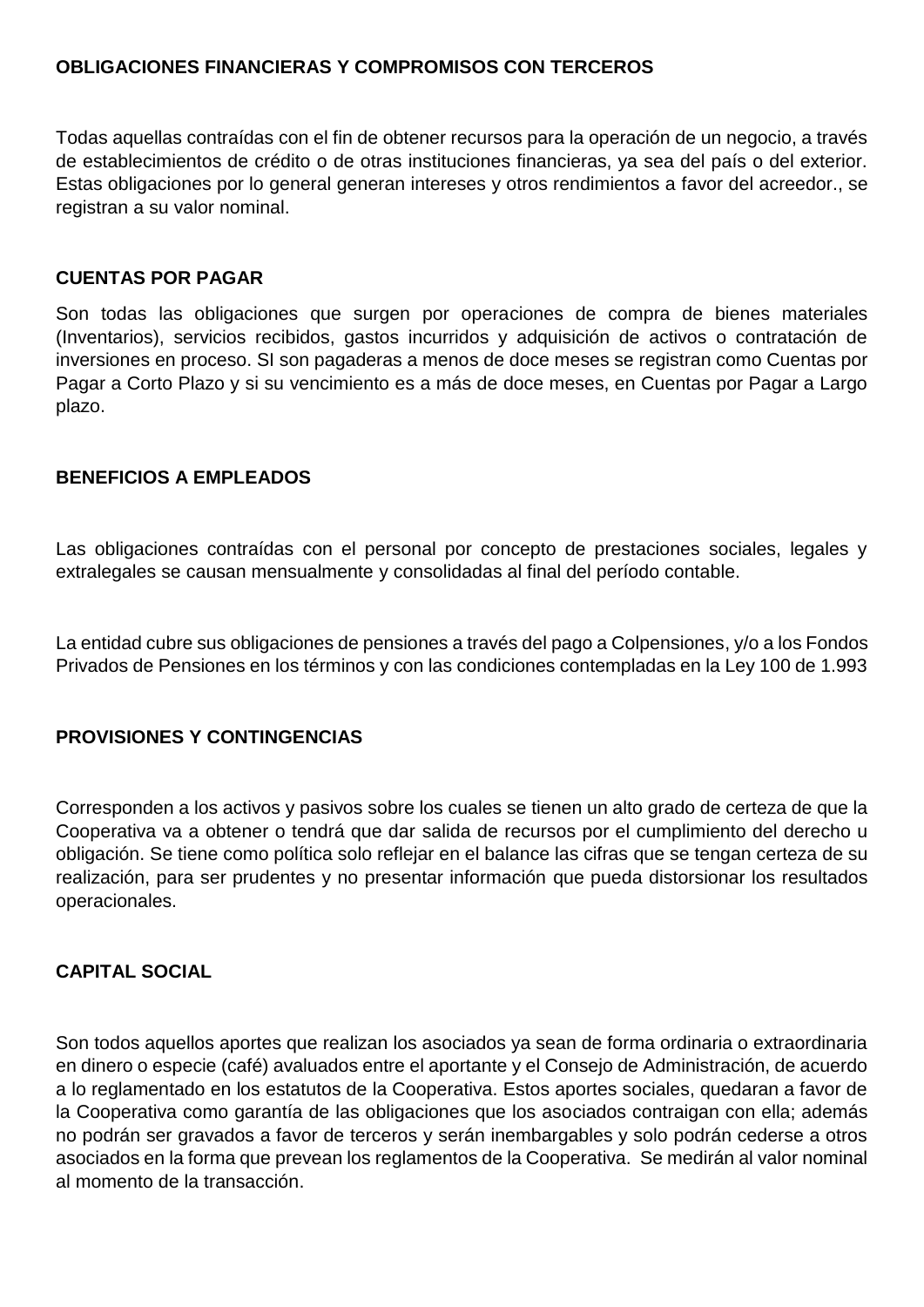#### **RESERVAS**

Son excedentes obtenidos por la Cooperativa en ejercicios anteriores y que por decisión de Asamblea no han sido distribuidos entre sus asociados, sino que se han destinado al fortalecimiento de Reservas Patrimoniales. Se medirán al valor nominal de las transacciones que realicen de acuerdo a la normatividad legal vigente y sobre la cual se rigen.

#### **FONDOS PATRIMONIALES**

Son recursos apropiados por las Asambleas de los excedentes del ejercicio. Son de carácter permanente y para un fin específico. Se medirán al valor nominal de las transacciones que realicen de acuerdo a la normatividad legal vigente y sobre la cual se rigen.

#### **INGRESOS**

Son los incrementos en los beneficios económicos, producidos a lo largo del período sobre el que se informa, en forma de entradas o incrementos de valor de los activos, o bien como decrementos de las obligaciones, que dan como resultado aumentos del patrimonio, distintas de las relacionadas con los aportes sociales a patrimonio. Estos serán medidos al valor de la transacción, siempre y cuando la venta no sea a crédito y supere el plazo normal establecido por la cooperativa, momento en el cual se tendrá que descontar la tasa de interés efectiva cobrada.

#### **COSTOS Y GASTOS**

Son las Erogaciones realizadas por conceptos como gastos de personal, honorarios, servicios públicos, entre otras; generando de esta forma decremento en los beneficios económicos futuros en forma de salida o disminuciones del valor de activos o bien el surgimiento de obligaciones, además de que pueda ser medido con fiabilidad.

#### **NOTA 2. EFECTIVO Y EQUIVALENTES AL EFECTIVO**

Al 31 de diciembre del 2021, este grupo se descompone así:

| <b>CONCEPTO</b>           | 2021        | 2020        |
|---------------------------|-------------|-------------|
| <b>CAJA</b>               | 36.580.142  | 22.629.630  |
| <b>BANCOS</b>             | 194.990.817 | 93.096.972  |
| <b>FONDOS ESPECÍFICOS</b> | 355.291.665 | 395.644.261 |
| <b>EFECTIVO</b>           | 586.862.624 | 511.370.863 |

Estos saldos fueron Conciliados a la fecha, el movimiento de la caja es el reflejo de la venta de fertilizantes de la sede de Fresno.

La Cooperativa posee cuentas bancarias con las siguientes entidades financieras: Davivienda, Banco de Bogotá, Bancolombia y Banco Agrario. Esto con el fin de poder cumplir con los requerimientos de manejo de fondos tanto es su sede administrativa como en los fielatos. Los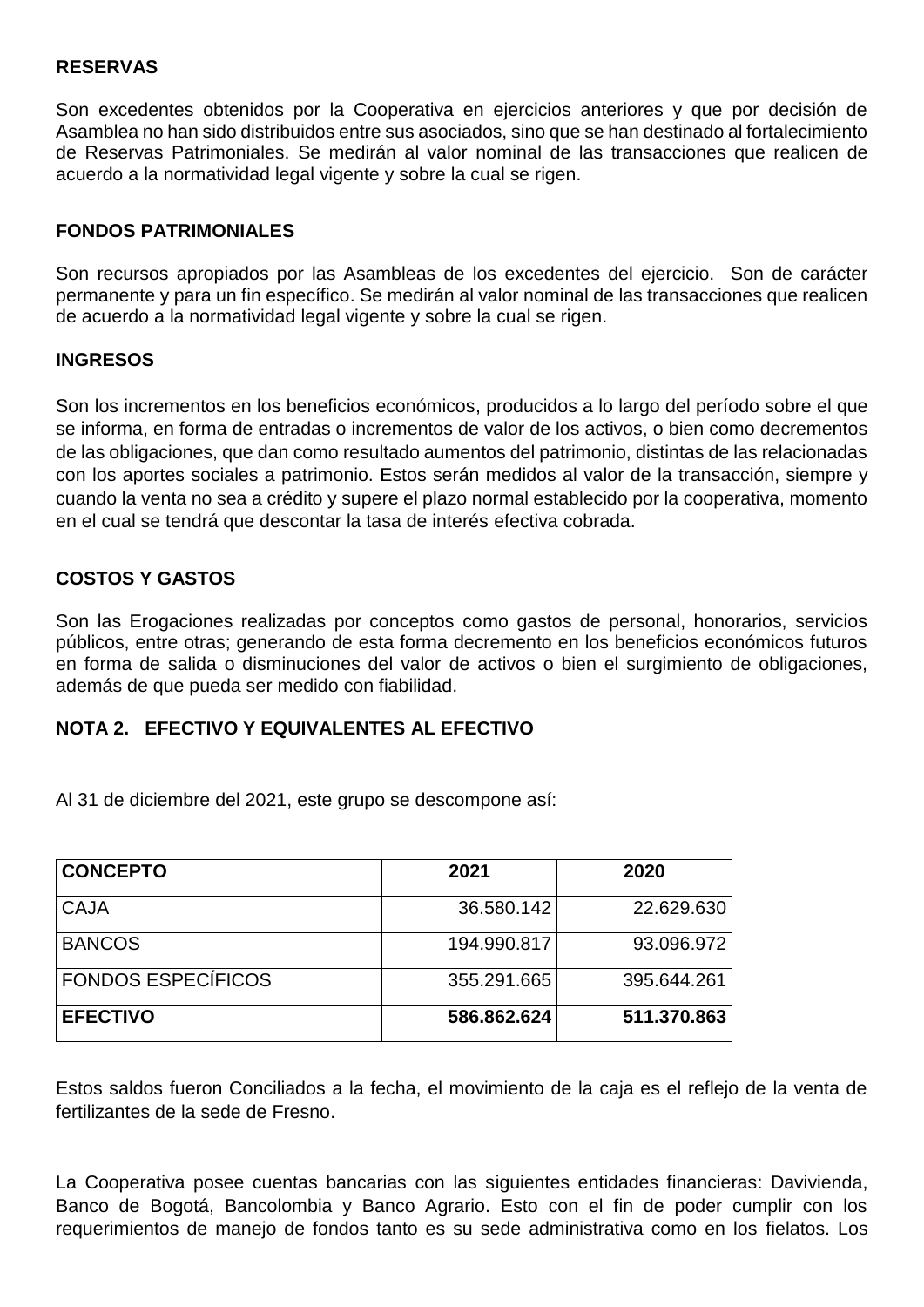fondos específicos hacen relación a los recursos tanto en efectivo como en banco que se poseen para las compras por línea de Financiamiento, Recursos Propios y cacao.

Los recursos del disponible no tienen ninguna restricción o gravamen que afecten su retiro o uso, a excepción, de la cuenta principal de FLO, la cual no es de libre manejo por parte de la gerencia de la Cooperativa.

#### **NOTA 3. INVENTARIO**

Representa el valor de las existencias de café, fertilizantes y cacao de propiedad de la cooperativa disponible para la venta. Los inventarios se valúan al costo promedio de compra. En fertilizantes y Café, el costo promedio es el resultado del costo de los productos y los fletes de su traslado hasta el punto de servicio.

Los inventarios registrados a diciembre 31, se encuentran discriminados de la siguiente manera:

| <b>CONCEPTO</b>            | 2021          | 2020        |
|----------------------------|---------------|-------------|
| PRODUCTOS AGRÍCOLAS (CAFÉ) | 352.183.365   | 40.797.179  |
| PROVISIÓN AGRÍCOLA         | 657.851.417   | 333.765.863 |
| <b>CACAO</b>               | 518.573       |             |
| <b>DETERIORO</b>           | -0-           | -0-         |
| <b>OTROS IMSUMOS</b>       | 29.147.213    | 1.007.845   |
| <b>TOTAL</b>               | 1.039.700.568 | 375.570.887 |

Se tomó la decisión de no realizar provisión sobre inventarios, teniendo en cuenta que no existen negociaciones pendientes por menor valor del costo promedio de inventario de café y en la parte de insumos agrícolas, no existe certeza material de productos que se deban dar de baja en periodos siguientes.

#### **NOTA 4. CREDITO DE CONSUMO, GARANTIA ADMISIBLE-SIN LIBRANZA**

El saldo representa las obligaciones adquiridas por los asociados a través del uso de las diferentes líneas de créditos establecidas y aprobadas por la Cooperativa en sus reglamentos de crédito así: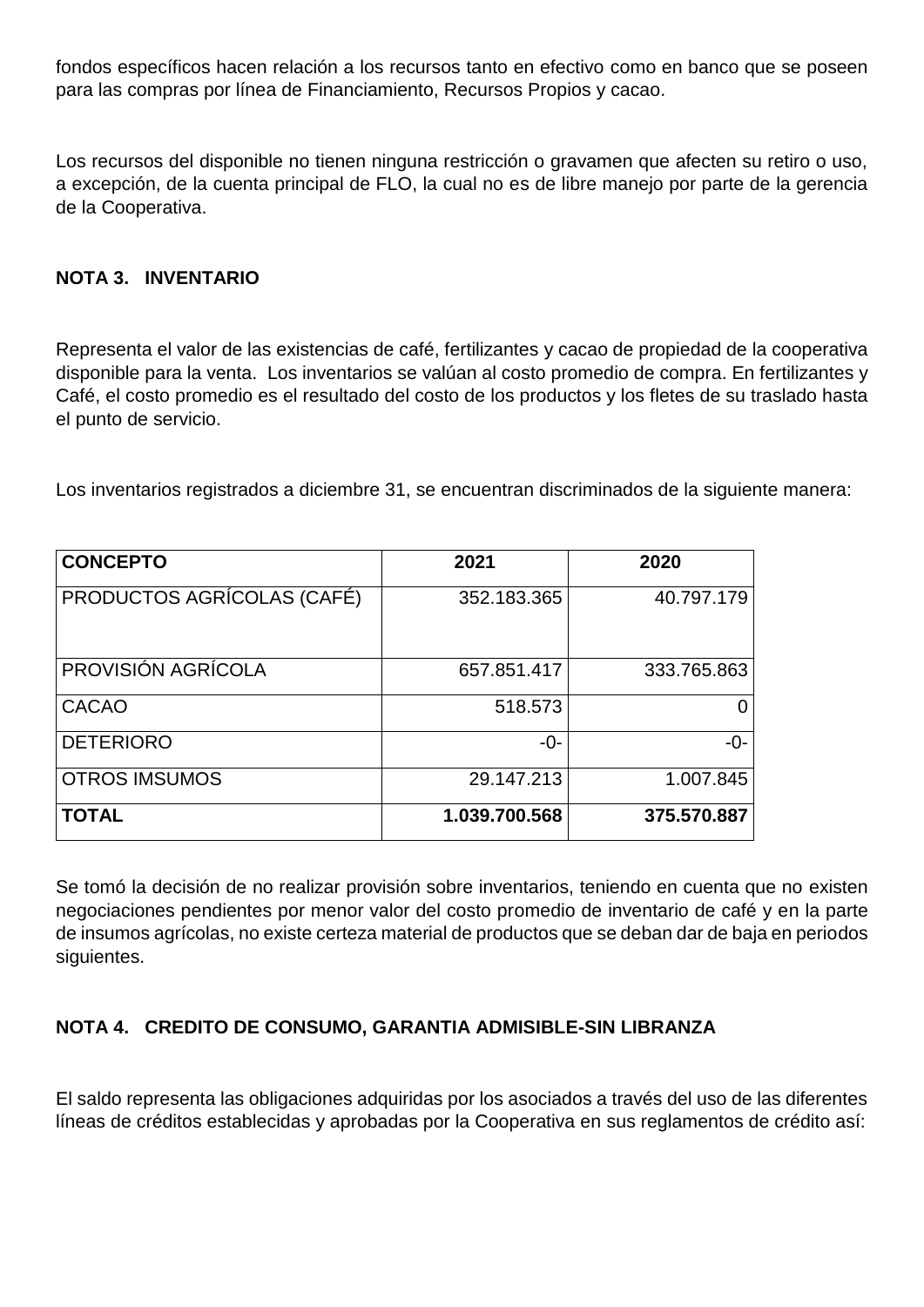| <b>CONCEPTO</b>               | 2021         | 2020         |
|-------------------------------|--------------|--------------|
| CATEGORÍA A RIESGO NORMAL     | 0            |              |
| CATEGORÍA B RIESGO ACEPTABLE  | 0            | 0            |
| CATEGORÍA C RIESGO APRECIABLE | 0            | 0            |
| CATEGORÍA D RIESGO SIGNIFIC.  | 0            | 3.387.472    |
| CATEGORÍA E RIESGO INCOBRAB.  | 57.354.173   | 67.349.825   |
| PROV-CREDITO DE CONSUMO       | (56.801.680) | (37.269.575) |
| <b>PROV. GENERAL</b>          | (550.772)    | (3.367.398)  |
| <b>TOTAL</b>                  | 1.721        | 30.100.324   |

De acuerdo con las salvedades otorgadas en el decreto 2496 de 2015, el deterioro de la cartera se sigue manejando de acuerdo a la circular básica contable de esta entidad y no lo estipulado en las NIIF.

La cartera viene siendo recaudada de forma lenta puesto que los deudores no han tenido la posibilidad de cancelar y se viene trabajando en campañas para su recuperación hasta procesos de cobros prejuridicos.

Dado que, durante el año 2020, se cerró por parte del consejo de administración la oportunidad de nuevos créditos no existen saldos en categoría vigentes.

#### **NOTA 5. CUENTAS POR COBRAR:**

Su saldo a diciembre, esta cuenta se descompone así:

| <b>CONCEPTO</b>                                                | 2021         | 2020          |
|----------------------------------------------------------------|--------------|---------------|
| ANTICIPO DE CONTRATO Y PROV.                                   | 15.527.936   | 11.523.499    |
| <b>CREDITOS A EMPLEADOS</b>                                    | O            | O             |
| <b>DEUDORES</b><br>DE.<br><b>POR</b><br>VENTA<br><b>BIENES</b> | 31.773.973   | 70.473.483    |
| OTRAS CUENTAS POR COBRAR                                       | 149.735.155  | 314.256.674   |
| PROV. DEUD. POR VENTA<br>DE.<br><b>BIENES</b>                  | (20.806.342) | (42.717.925)  |
| OTRAS PROV. CTAS POR COBRAR                                    | (15.723.768) | (27.783.656)) |
| <b>TOTAL</b>                                                   | 160.506.954  | 325.752.075   |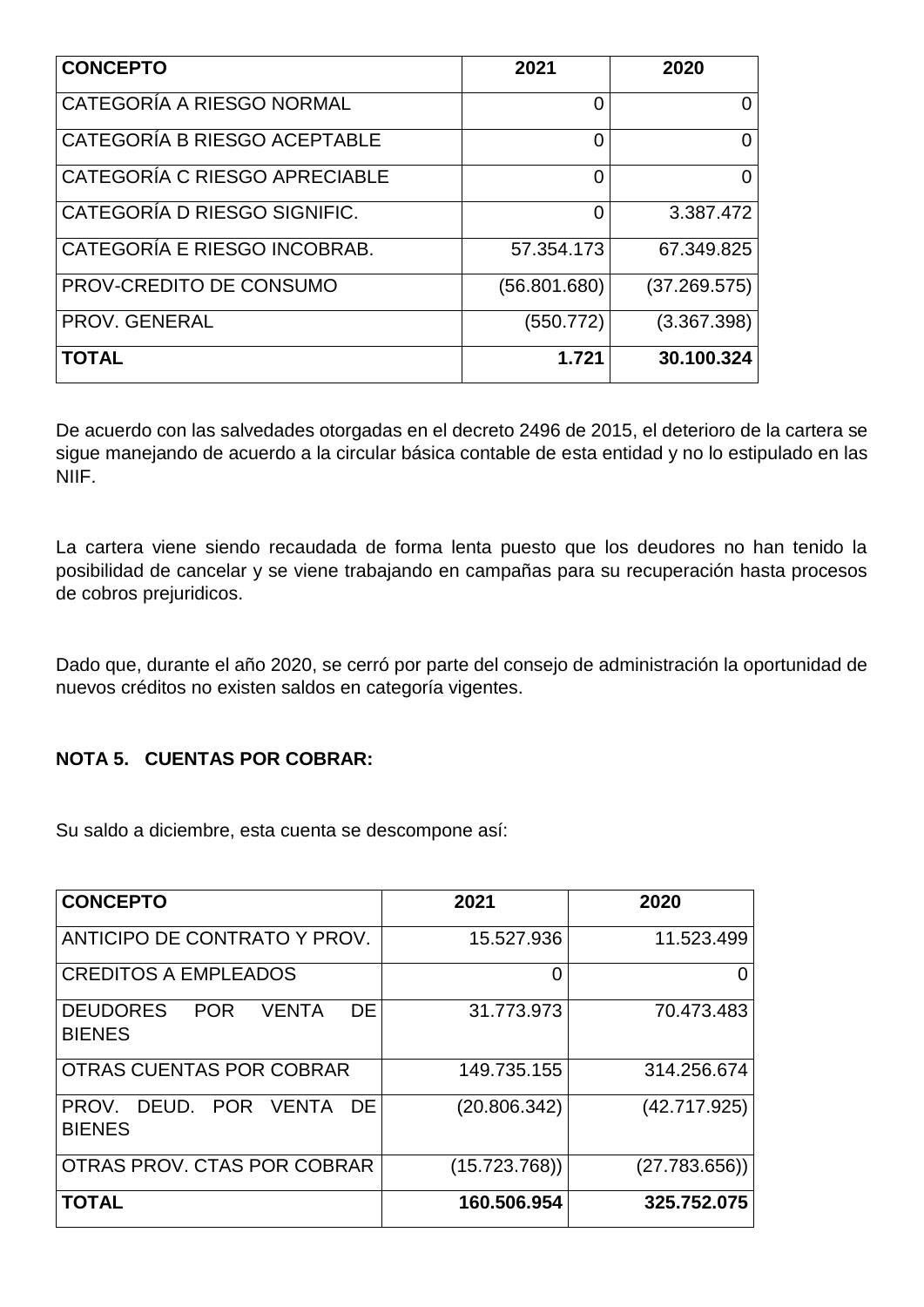Este gran grupo lo componen cuentas de cartera en la cual no se tienen como garantía los aportes sociales que hacen los asociados, puesto que son en su mayoría cuentas con particulares los cuales hacen negocios comerciales con la cooperativa.

Los anticipos de contratos fueron prestamos aprobados para recursos en efectivo para pagos al momento de la recolectar el café.

En deudores de venta de bienes, son créditos por línea de Fertilizantes de personas NO asociadas a la cooperativa.

Las otras cuentas por cobrar se han generado por operaciones comerciales de la cooperativa, como venta de café, insumos agrícolas, venta de cisco y arrendamientos de espacios para parqueo que, por el manejo de fin de año, no fueron cancelados.

Las provisiones fueron realizadas con base en los documentos soportes y lo dispuesto en esta materia por la Supersolidaria en su Circular Básica Contable.

De acuerdo con las salvedades otorgadas en el decreto 2496 de 2015, el deterioro de la cartera se sigue manejando de acuerdo a la circulara básica contable de esta entidad y no lo estipulado en las NIIF.

### **NOTA 6. PROPIEDADES, PLANTA Y EQUIPO**

Las propiedades, planta y equipo se contabilizan al costo de adquisición. La depreciación se realiza por método de línea recta.

Las propiedades, planta y equipo de la Cooperativa están representados así:

| <b>CONCEPTO</b>                                          | 2021          | 2020          |
|----------------------------------------------------------|---------------|---------------|
| <b>TERRENOS</b>                                          | 22.563.190    | 22.563.190    |
| <b>EDIFICACIONES</b>                                     | 272.985.052   | 272.985.052   |
| <b>MUEBLES Y EQUIPO DE OFICINA</b>                       | 14.489.110    | 14.489.110    |
| Y<br><b>EQUIPO</b><br>COMP.<br>DE<br><b>COMUNICACIÓN</b> | 59.640.276    | 44.195.275    |
| <b>MAQUINARIA Y EQUIPO</b>                               | 267.491.109   | 267.491.109   |
| DEPRECIACIÓN ACUMULADA                                   | (330.694.816) | (309.935.277) |
| <b>TOTAL</b>                                             | 306.473.921   | 311.788.459   |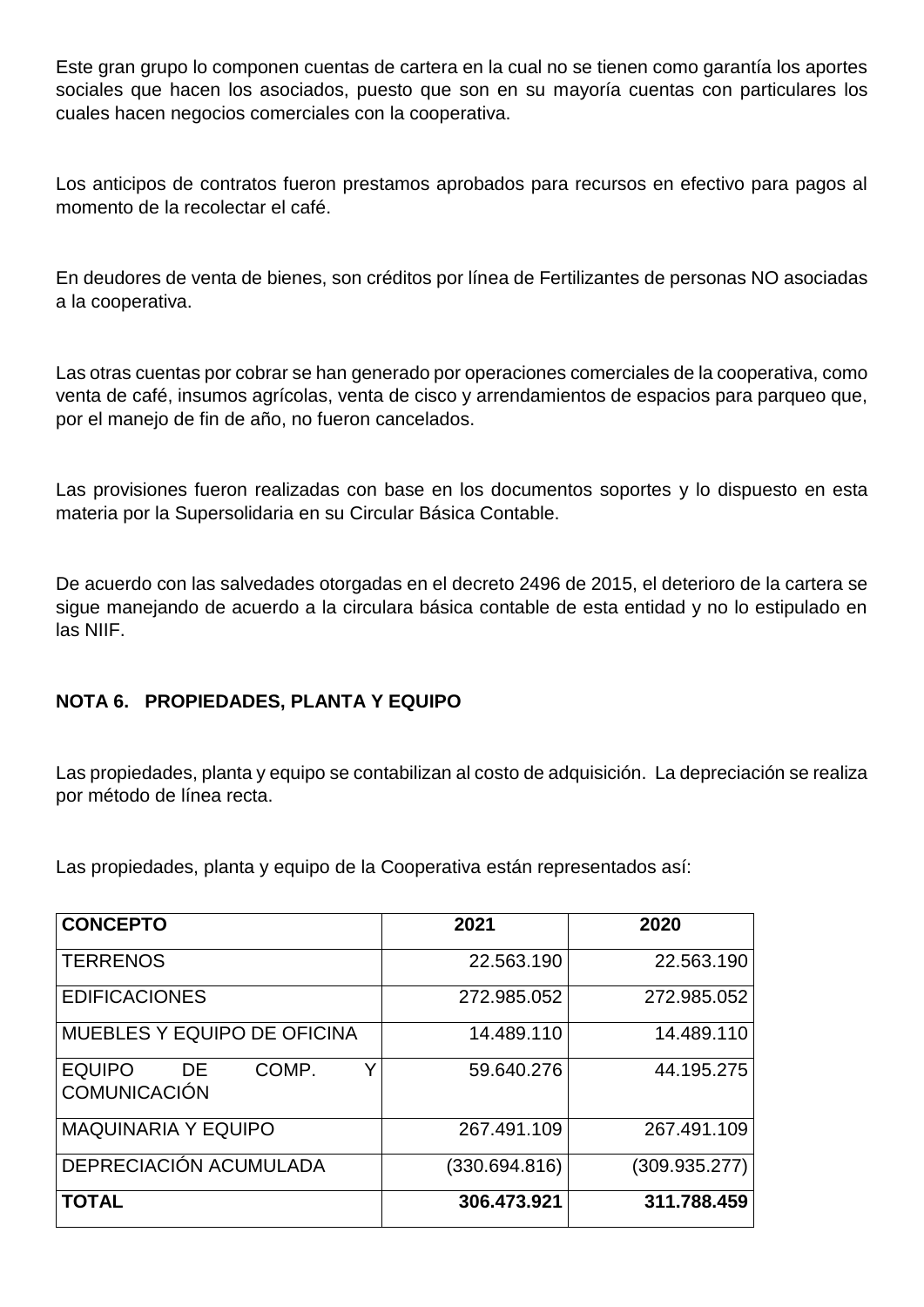De acuerdo con las políticas la siguiente relación son los valores residuales y los meses a los cuales se deprecia cada categoría:

| <b>CONCEPTO</b>                                      | <b>VALOR RESIDUAL</b> | <b>TIEMPO DEP</b><br>(MESES) |
|------------------------------------------------------|-----------------------|------------------------------|
| <b>EDIFICACIONES</b>                                 | 20%                   | 720                          |
| MUEBLES Y EQUIPO DE OFICINA                          | 5%                    | 180                          |
| <b>EQUIPO</b><br>COMP.<br>DE.<br><b>COMUNICACIÓN</b> | 1%                    | 60                           |
| <b>MAQUINARIA Y EQUIPO</b>                           | 5%                    | 180                          |

El incremento en Equipo de Cómputo y Comunicaciones por valor de \$15.445.000 corresponden a la ejecución del plan de desarrollo de FLO, se aprobó la compra de Computadores para el área Administrativas y las sedes.

#### **NOTA 7. PROPIEDADES DE INVERSION**

El valor registrado en esta cuenta corresponde a la reclasificación realizada a la sede Fresno y Padua.

| <b>CONCEPTO</b>      | 2021        | 2020        |
|----------------------|-------------|-------------|
| <b>TERRENOS</b>      | 372.010.829 | 372.010.829 |
| <b>EDIFICACIONES</b> | 151.659.511 | 151.659.511 |
| <b>TOTAL</b>         | 523.670.340 | 523.670.340 |

#### **NOTA 8. DIFERIDOS**

El saldo está representado por el valor pendiente de amortizar del plan de seguros contratados por la Cooperativa con la empresa Seguros Suramericana, el cual a la fecha se encuentra por un valor de \$ 69.529.579 y paquete transacciones Fenix por un valor de \$ 4.450.000.

#### **NOTA 9. RESPONSABILIDADES PENDIENTES:**

Representa el saldo adeudado Ex agentes y clientes de la Cooperativa, provenientes de diferencia presentadas en la administración de los inventarios a cargo y deudas de ventas no canceladas. El saldo se discrimina así: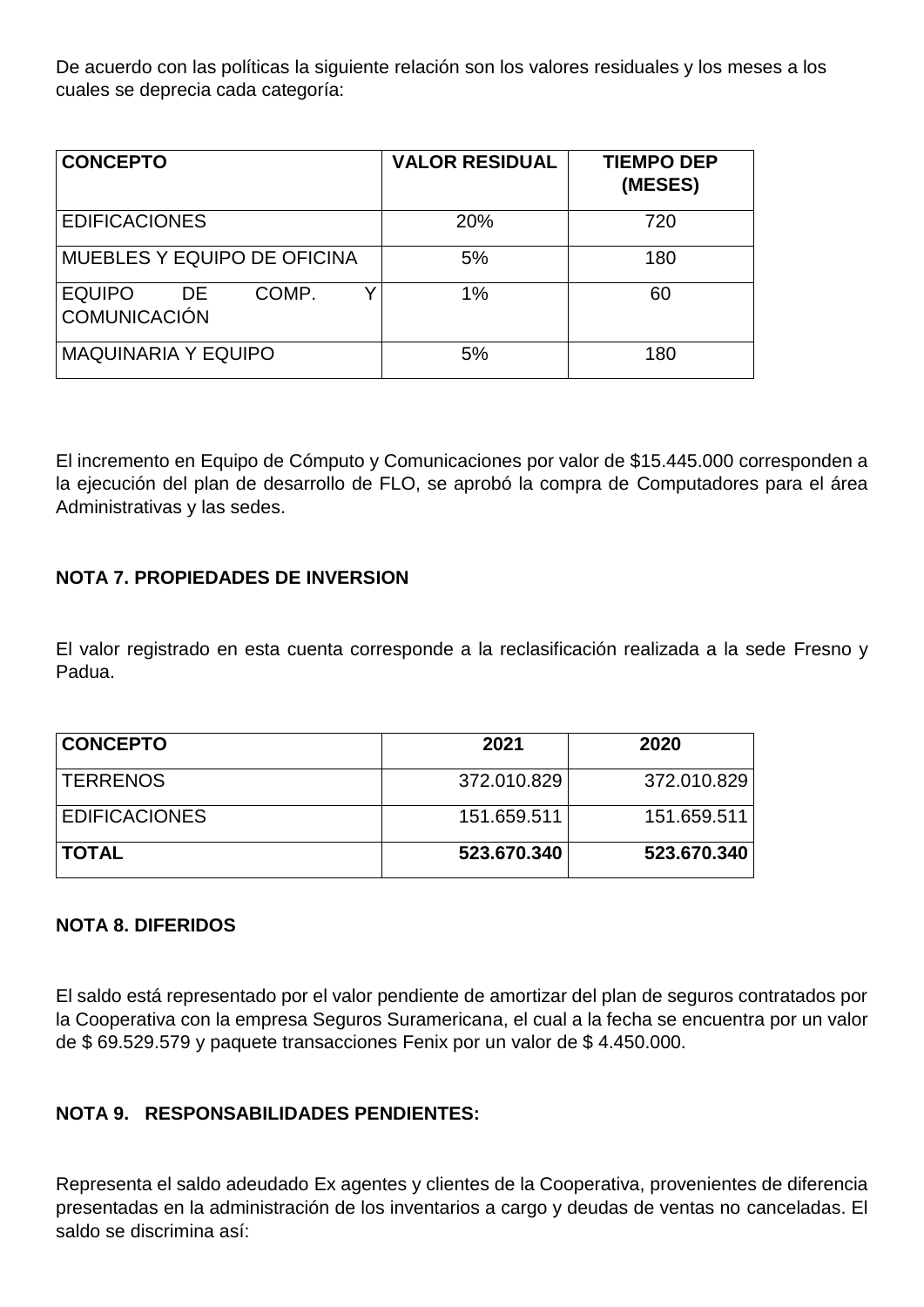| <b>RESPONSABLES</b>      | <b>SALDO A</b>                     | <b>INCREMENT</b> | <b>ABONOS O</b>      | <b>SALDO A</b>   |
|--------------------------|------------------------------------|------------------|----------------------|------------------|
|                          | 31/12/2020                         | <b>OS</b>        | <b>CANCELACIONES</b> | 31/12/2021       |
| <b>MARTHA ROJAS</b>      | $$3.305.994,00$ \\$                |                  |                      | \$3.305.994,00   |
| <b>MARIA DOLLY DIAZ</b>  | $\frac{1}{3}$ 149.649.335,00 \ \$  |                  |                      | \$149.649.335,00 |
| NOHORA VALENCIA CANDAMIL | $\frac{1}{2}$ \$ 237.884.315,00 \$ |                  |                      | \$237.884.315,00 |
| <b>VIGENTE EMPLEADOS</b> | \$3.230.995,00                     |                  | $$3.138.074.00$ \\$  | 92.921.00        |
| <b>TOTAL</b>             | $$394.070.639,00$ 0 -              |                  | <b>\$01</b>          | \$390.932.565,00 |

A cierre de 2021 existen varios procesos Judiciales para reclamación de las correspondientes deudas, el estado de los mismos son los siguientes:

**Maria Dolly Díaz:** Existe un proceso Penal con imputación de más de 5 cargos, en etapa de Investigación, el proceso civil culminó con la entrega de un bien casa lote de mínima cuantía en Palocabildo.

**Nohora Valencia:** Se recibió el bien inmueble rural, el cual fue garantía de acuerdo al mandamiento de pago y la orden judicial, al finalizar el proceso civil. El proceso penal también finalizó.

#### **DETERIORO**

| <b>RESPONSABLES</b>             | <b>SALDO A</b>     | <b>INCREMENT</b> | <b>ABONOS O</b>      | <b>SALDO A</b> |
|---------------------------------|--------------------|------------------|----------------------|----------------|
|                                 | 31/12/2020         | <b>OS</b>        | <b>CANCELACIONES</b> | 31/12/2021     |
| <b>MARTHA ROJAS</b>             | \$3.305.994]       |                  |                      | \$3.305.994]   |
| MARIA DOLLY DIAZ                | $$149.649.335$ \\$ |                  |                      | \$149.649.335  |
| <b>NOHORA VALENCIA CANDAMIL</b> | $$237.884.315$ $$$ |                  | ۰<br>J               | \$237.884.315  |
| <b>EMPLEADOS</b>                | $$1.415.433$ $$$   |                  | \$1.322.512          | \$92.921       |
| <b>TOTAL</b>                    | $$392.255.077$ \$- |                  | ۰                    | \$390.932.565  |

#### **NOTA 10. OTRAS INVERSIONES**

Representan el valor al costo de las inversiones en empresas del sector solidario y otras entidades del sector privado, vinculados estrechamente con el gremio cafetero. Las cuales detallamos a continuación:

| <b>CONCEPTO</b>      | 2021        | 2020        |
|----------------------|-------------|-------------|
| <b>CENCOTOL LTDA</b> | 93.448.535  | 93.448.535  |
| <b>COOMERSA LTDA</b> | 34.166.767  | 34.166.767  |
| <b>TOTAL</b>         | 127.615.302 | 127.615.302 |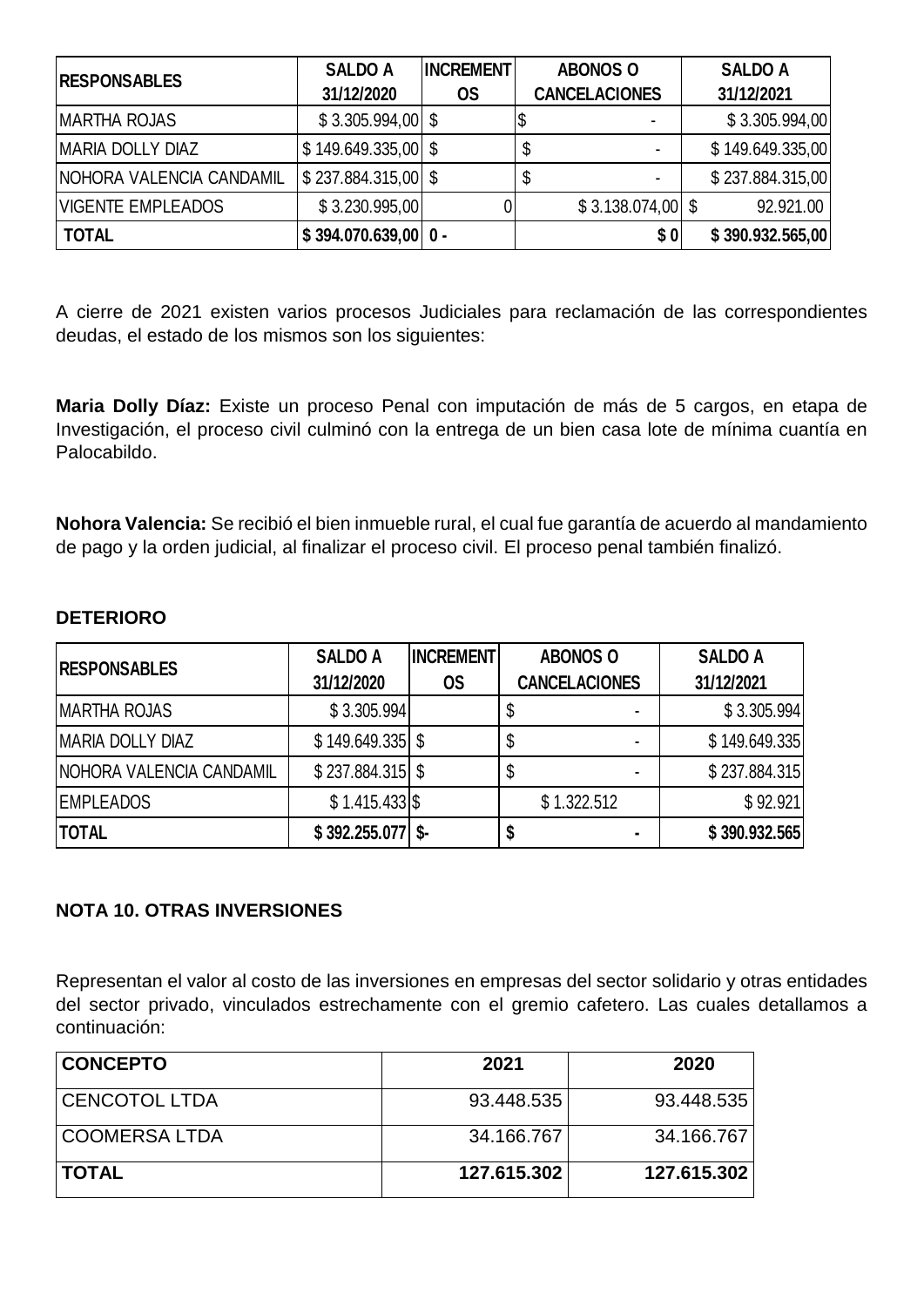#### **NOTA 11. CREDITOS ORDINARIOS A CORTO PLAZO:**

El saldo de **\$746.069.125** corresponde a suministro de fondos para la compra de café de Línea de Financiamiento realizados por Almacafé y sobre los cuales la cooperativa debe garantizar el uso oportuno de los recursos, la custodia de los inventarios de café y fertilizantes; los cuales son el soporte de esta deuda.

La resolución 5 y 3 de FNC da las pautas para el manejo de estos recursos con el fin de no tener que cobrar intereses por el uso de los recursos del FoNC, por lo cual en los momentos que no se lograron cumplir con estos parámetros se liquidaron intereses a una tasa del DTF+6 puntos.

| <b>CONCEPTO</b> | 2021        | 2020        |
|-----------------|-------------|-------------|
| ALMACAFE S.A.   | 746.069.125 | 543.445.706 |
| <b>TOTAL</b>    | 746.069.125 | 543.445.706 |

#### **NOTA 12. CUENTAS POR PAGAR**:

Esta cuenta se encuentra representada por diferentes conceptos que adeuda la Cooperativa a personas naturales y jurídicas a diciembre 31 del 2021, las cuales se adquieren como parte fundamental para giro normal del negocio, y estos valores fueron conciliados con certificaciones por los diferentes entes, cuando es el caso. Se detallan de la siguiente manera:

| <b>CONCEPTO</b>                  | 2021          | 2020        |
|----------------------------------|---------------|-------------|
| <b>OTROS</b>                     | 108.358.525   | 180.703.612 |
| <b>PROVEEDORES</b>               | 975.707.327   | 805.236.138 |
| RETENCIONES Y APORTES DE<br>NOM. | 7.198.622     | 6.021.676   |
| <b>AUDITORIA</b>                 | 178.738       | 159.796     |
| <b>TOTAL</b>                     | 1.091.443.212 | 992.121.222 |

El saldo adeudado en proveedores, fue conciliado con las diferentes empresas.

#### **NOTA 13. IMPUESTOS, GRAVAMENES Y TASAS**

Los valores generados durante el periodo noviembre y diciembre en impuesto sobre las ventas; y diciembre para el caso de las retenciones en la fuente practicadas, cuyo saldo se cancelaron durante los plazos tributarios durante el mes de enero de 2022.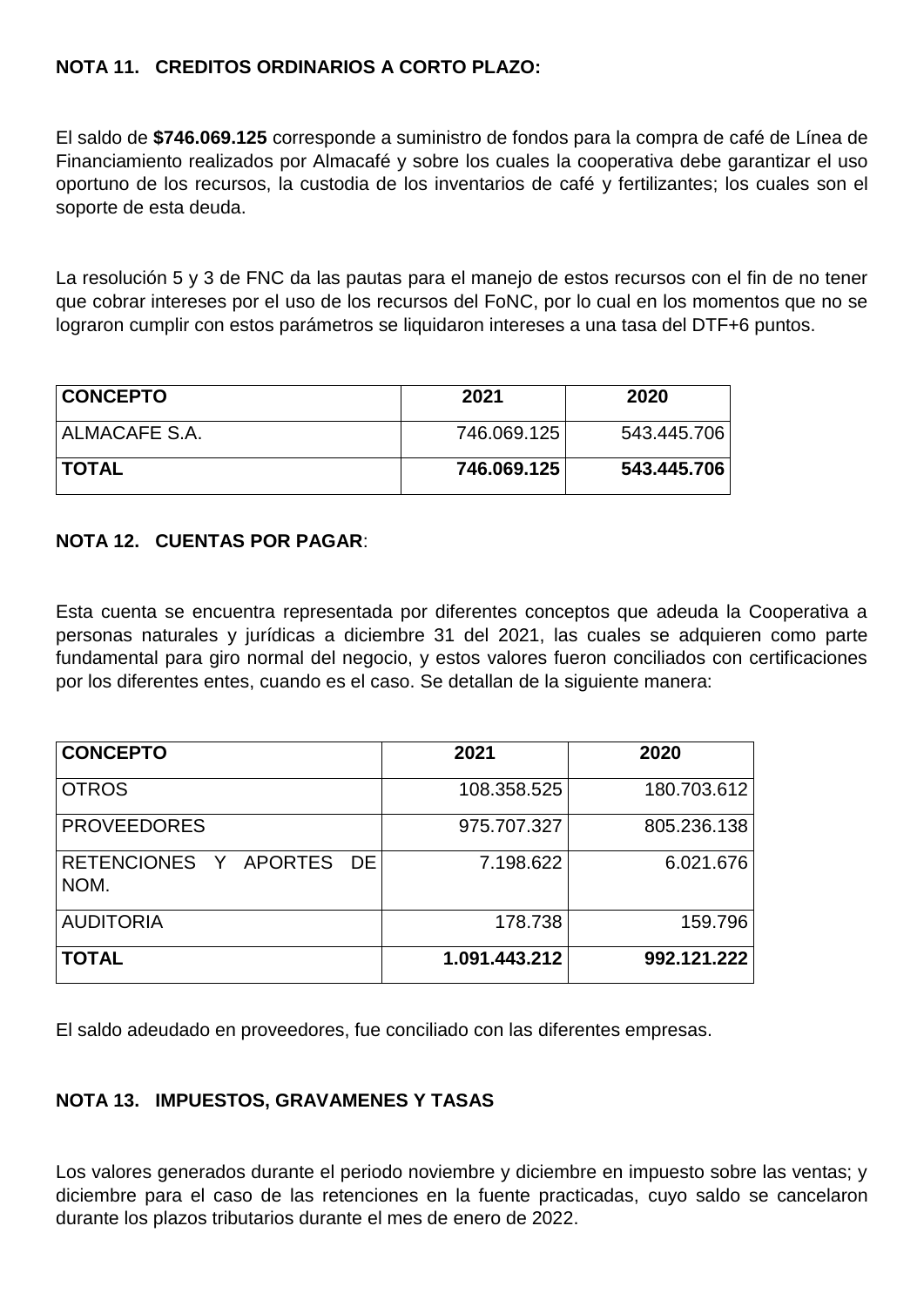| <b>CONCEPTO</b>                  | 2021       | 2020      |
|----------------------------------|------------|-----------|
| <b>IMPUESTO SOBRE LAS VENTAS</b> | 2.314.820  | 1.908.362 |
| <b>RETENCION EN LA FUENTE</b>    | 11.938.380 | 5.159.021 |
| <b>INDUSTRIA Y COMERCIO</b>      | 53.230.000 | 0         |
| <b>TOTAL</b>                     | 67.483.200 | 7.067.383 |
|                                  |            |           |

### **NOTA 14. FONDOS SOCIALES, MUTUALES Y OTROS:**

Los Fondos Sociales a diciembre 31 de 2021, se encuentran distribuidos de la siguiente manera:

| <b>CONCEPTO</b>                                             | 2021       | 2020        |
|-------------------------------------------------------------|------------|-------------|
| FONDO SOCIAL DE EDUCACIÓN                                   | 342.069    | 342.069     |
| FONDO SOCIAL DE SOLIDARIDAD                                 | 49.532.575 | 48.201.033  |
| PARA OTROS<br><b>FONDO</b><br><b>SOCIAL</b><br><b>FINES</b> | 37.265.250 | 62.144.324  |
| <b>TOTAL</b>                                                | 87.139.894 | 110.687.426 |

Los recursos del fondo de solidaridad se obtienen en su gran mayoría del descuento en compras de café de \$10 pesos por kilo, valor que se venía contabilizando de esta forma hasta la asamblea de 2021

Los recursos del fondo para otros fines, corresponde al valor entregado por la Prima Social FLO para ser ejecutados en la vigencia, ver cuadro detalle en informe de gestión.

#### **NOTA 15. OTROS PASIVOS**

**OBLIGACIONES LABORALES:** Representa los saldos adeudados por la Cooperativa a sus empleados a diciembre 31 de 2021, así:

| <b>CONCEPTO</b>           | 2021       | 2020       |
|---------------------------|------------|------------|
| <b>CESANTIAS</b>          | 13.702.500 | 14.974.400 |
| INTERESES SOBRE CESANTIAS | 1.644.300  | 1.796.928  |
| <b>VACACIONES</b>         | 11.895.248 | 10.655.169 |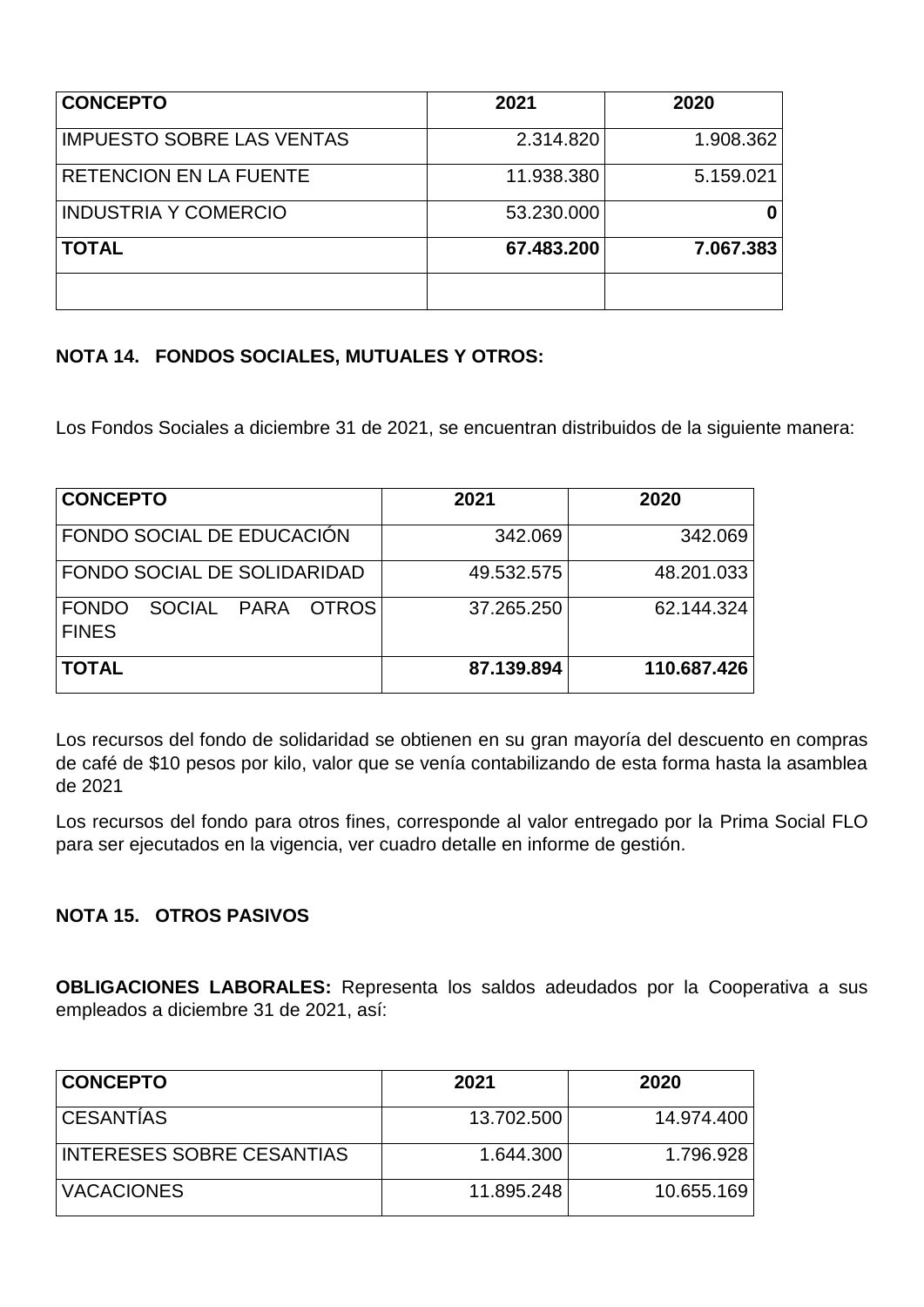| <b>PRIMA DE VACACIONES</b>   | 5.493.068  | 5.930.335  |
|------------------------------|------------|------------|
| <b>CESANTIAS COMERCIALES</b> | 6.109.713  |            |
| <b>TOTAL</b>                 | 38.844.829 | 33.356.832 |

Adicionalmente se informa que se recibieron para terceros la suma de \$ 8.325.597 como saldo de puntos por fidelización que creo la empresa COLCOCOA para los cacaoteros que les vendían cacao, estos recursos son para ser canjeados por fertilizantes en los puntos de servicio de la cooperativa

Realizando la sumatoria del recuadro y el saldo adicional para terceros, el total de Obligaciones laborales para el año 2021 es de \$47.170.428 y para el año 2020 es de \$ 39.547.514.

#### **PASIVOS ESTIMADOS Y PROVISIONES:**

A cierre de 2021 existe saldo de provisión de cesantías comerciales del punto de Frías por valor de \$6.109.713.

#### **NOTA 16. APORTES SOCIALES:**

Corresponde a los Aportes Sociales de los Asociados y del Comité Departamental de Cafeteros del Tolima a diciembre

| <b>CONCEPTO</b>  |                         | 2021        | 2020        |
|------------------|-------------------------|-------------|-------------|
| <b>ASOCIADOS</b> |                         | 264.469.909 | 265.113.033 |
| <b>TOLIMA</b>    | COMITÉ DE CAFETEROS DEL | 140.810.891 | 140.810.891 |
| <b>TOTAL</b>     |                         | 405.280.800 | 405.923.924 |

En la Asamblea de 2016 se Autorizó reformar estatutos y dejar como capital mínimo irreductible el 70% del valor de los aportes.

De acuerdo con las salvedades otorgadas en el decreto 2496 de 2015, el tratamiento de los aportes sociales se sigue manejando de acuerdo a la circulara básica contable de esta entidad y no lo estipulado en las NIIF.

#### **NOTA 17. RESERVAS**

Representa el saldo acumulado a diciembre, correspondiente a recursos que fueron apropiados en su momento por la Asamblea de acuerdo a la normatividad Cooperativa y que sirven de sustento para el fortalecimiento financiero de Cafinorte.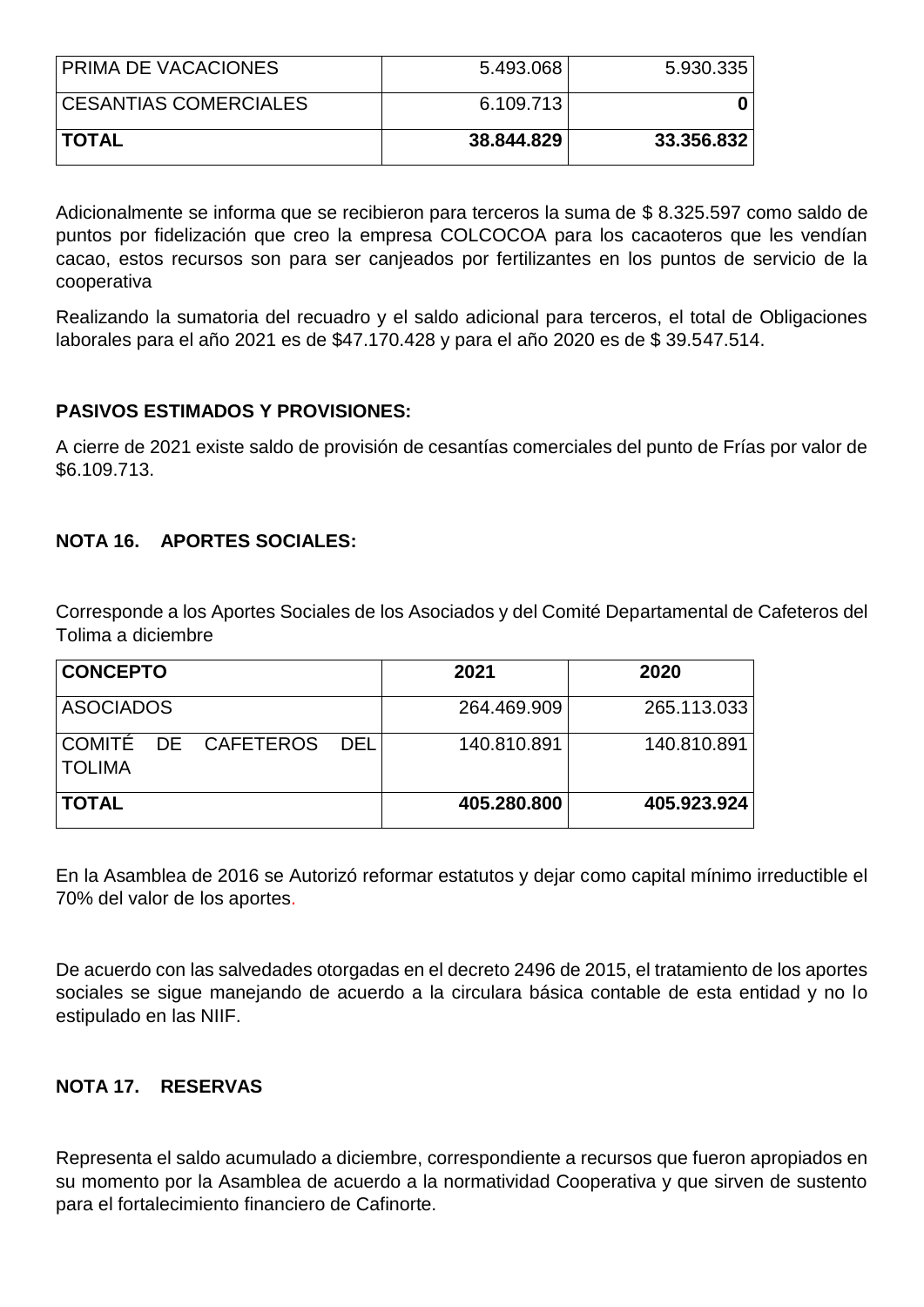| <b>CONCEPTO</b>             | 2021           | 2020           |
|-----------------------------|----------------|----------------|
| RESERVA PROTECC. DE APORTES | -೧-            | -೧-            |
| <b>IOTRAS RESERVAS</b>      | 151.864.711.00 | 151.864.711.00 |
| <b>TOTAL</b>                | 151.864.711.00 | 151.864.711.00 |

#### **NOTA 18. RESULTADO DEL EJERCICIO**

Representa el resultado neto del ejercicio económico a diciembre.

| <b>CONCEPTO</b>                                                   | 2021          | 2020          |
|-------------------------------------------------------------------|---------------|---------------|
| <b>EXCEDENTES Y/O PERDIDAS</b>                                    | 270.155.960   | (78.632.959)  |
| <b>EJERCICIOS</b><br><b>RESULTADO</b><br>DE.<br><b>ANTERIORES</b> | (659.929.152) | (589.684.494) |
| RESULTADO POR REEXPRESIÓN A<br><b>NIIF</b>                        | 606.524.920   | 606.524.920   |
| <b>TOTAL</b>                                                      | 216.751.728   | (61.792.533)  |

### **RESULTADO REEXPRESIÓN A NIIF**

Durante el año 2015 cuando se implementó el proceso de Re expresión a NIIF, se realizaron las reclasificaciones y ajustes abajo informadas, que el proceso de Adopción se ejecuto con acompañamiento de expertos externos quienes fueron contratados y guiaron desde la preparación hasta la implementación de las nuevas políticas contables de la Cooperativa

| <b>CLASE</b>   | <b>RESULTADO POR REEXPRESIÓN A</b><br><b>NIIF</b> | <b>ESFA</b>   |
|----------------|---------------------------------------------------|---------------|
| <b>ACTIVOS</b> | <b>INVERSIONES</b>                                | $-233.000$    |
| <b>ACTIVOS</b> | PROVISIONES (INVENTARIOS)                         | 11.487.172    |
| <b>ACTIVOS</b> | <b>TERRENOS</b>                                   | 129.106.000   |
| <b>ACTIVOS</b> | <b>EDIFICIO</b>                                   | 319.372.286   |
| <b>ACTIVOS</b> | <b>OTROS ACTIVOS FIJOS</b>                        | $-32.048.995$ |
| <b>ACTIVOS</b> | <b>DEPRECIACIÓN</b>                               | 170.136.579   |
| <b>PASIVOS</b> | <b>CONSIGNACIONES SIN IDENTIFICAR</b>             | 8.704.878     |
|                | <b>TOTAL</b>                                      | \$606.524.920 |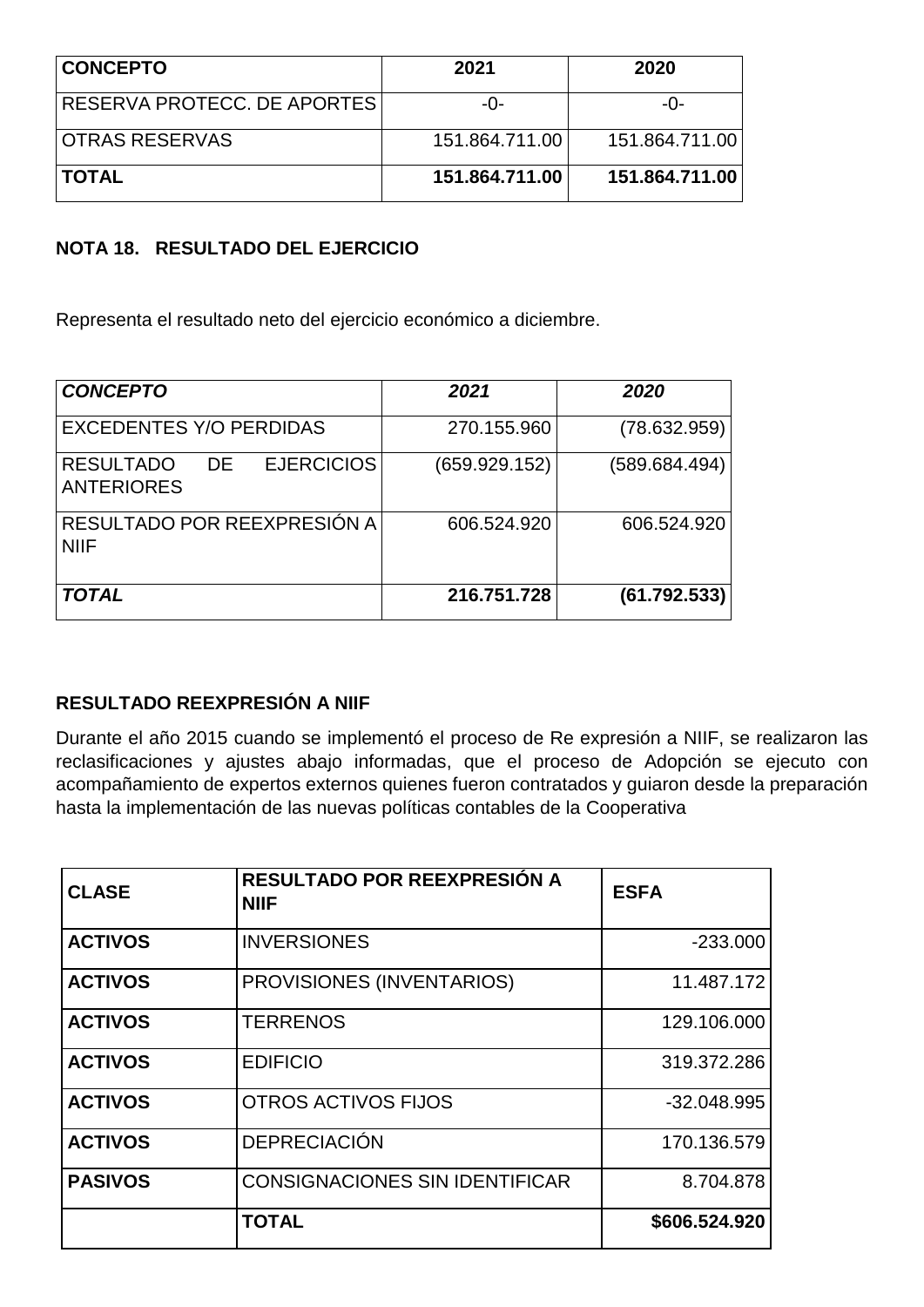#### **NOTA 19. INGRESO DE ACTIVIDADES ORDINARIAS**

Se encuentran rubros correspondientes a la venta de bienes y servicios que ofrece la Cooperativa a sus asociados; además de los contratos celebrados con terceros, beneficios obtenidos en las negociaciones con proveedores por consecución de metas y recursos recibidos de Federación Nacional de Cafeteros por el cumplimiento de la garantía de compra. Dichos ingresos se pueden distribuir así:

| <b>CONCEPTO</b>                                         | 2021           | 2020           |
|---------------------------------------------------------|----------------|----------------|
| <b>VENTA DE INSUMOS MAT, PRIMAS</b>                     | 7.439.674.037  | 5.971.343.794  |
| PROD.<br><b>VENTA</b><br>DE<br><b>AGROPECUARIOS</b>     | 20.612.187.673 | 16.505.861.405 |
| <b>VENTAS DE CACAO</b>                                  | 136.055.107    | 59.380.400     |
| <b>CONTRATOS Y OTROS SERVICIOS</b>                      | 53.572.517     | 62.590.117     |
| <b>INTERESES DE CONSUMO</b>                             | 118.848        | 786.098        |
| ADMINISTRATIVOS SOCIALES                                | 45.552.080     | 14.709.541     |
| <b>INGRESOS</b><br><b>OTROS</b><br><b>OPERACIONALES</b> | 202.675.670    | 59.019.748     |
| <b>TOTAL</b>                                            | 28.489.835.931 | 22.673.691.103 |

En otros ingresos operacionales encontramos los valores recibidos por venta de cisco y reintegro de servicios públicos.

#### **NOTA 20. COSTOS DE VENTAS**

Corresponde al valor de los inventarios realmente vendidos, la Valoración de estos productos se está haciendo mediante costo promedio.

En los productos que son insumos fertilizantes, el costo esta dado por el precio de compra menos descuentos de factura más los fletes en que se incurre para tenerlos en el punto de servicio.

En café, el costo de esta mercancía corresponde al costo promedio de la compra, más fletes y gastos de secado en el caso del café húmedo.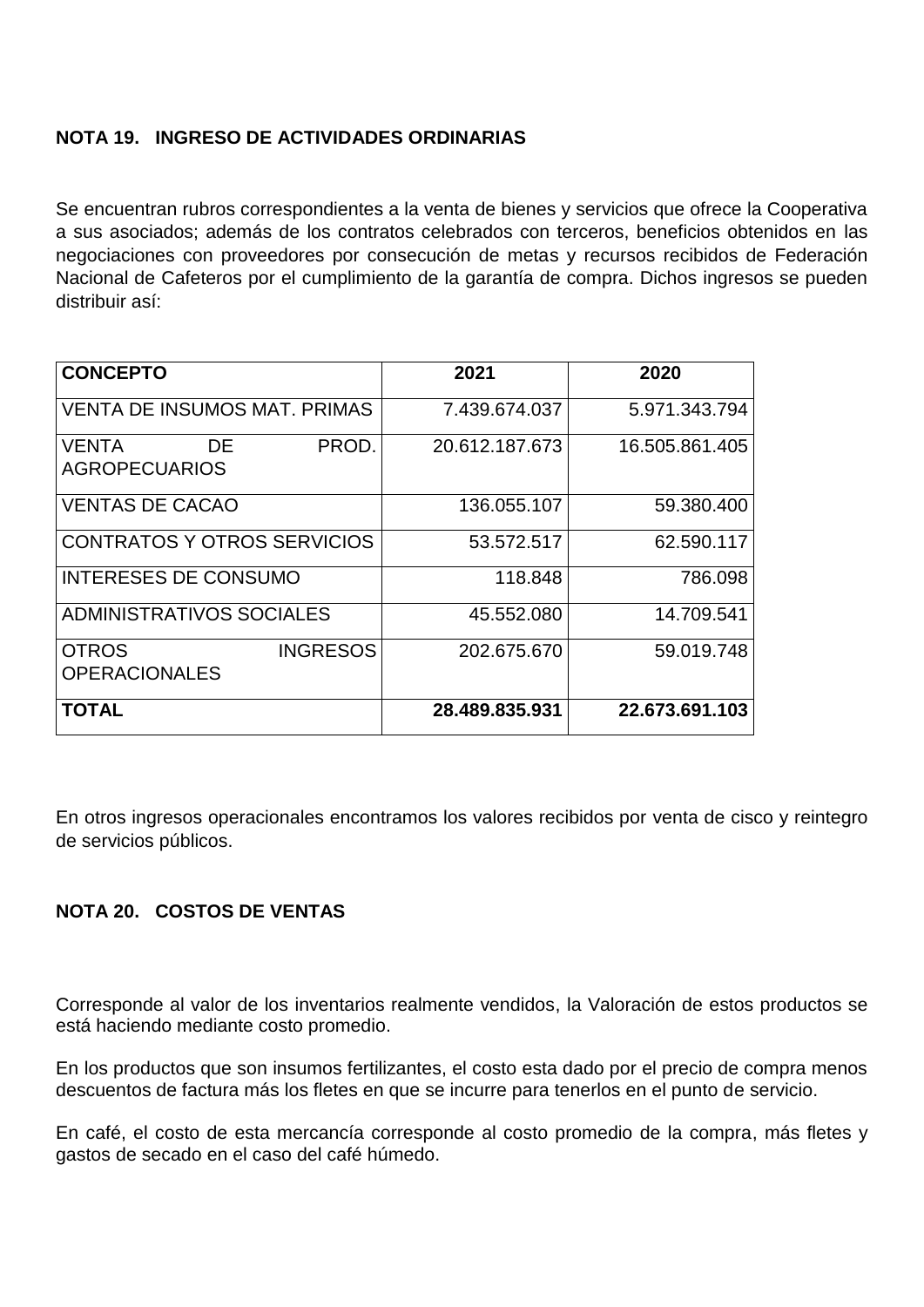| <b>CONCEPTO</b>                              | 2021           | 2020           |
|----------------------------------------------|----------------|----------------|
| COSTO DE INSUMOS MAT. PRIMA                  | 6.793.174.600  | 5.351.864.476  |
| COSTO<br>PROD.<br>DE<br><b>AGROPECUARIOS</b> | 20.276.268.492 | 16.508.271.468 |
| COSTO DE CACAO                               | 125.795.746    | 58.282.313     |
| <b>CONTRATOS Y OTROS SERVICIOS</b>           | 37.030.076     | 50.706.775     |
| <b>COSTO DE VENTAS</b>                       | 27.232.268.914 | 21.969.125.032 |

#### **NOTA 21. GASTOS OPERACIONALES DE VENTAS**

Estas cuentes hacen parte de las erogaciones necesarias para poder realizar las ventas de la Cooperativa, *los Gastos de Personal* reflejan los valores legales y extralegales cancelados a los fieles de compra en los diferentes puntos de servicios que posee la cooperativa.

En *Gastos Generales,* se adicionan, rubros como servicios públicos, amortización de seguros, cancelación de los ayudantes, papelería, entre otros.

Los gastos financieros son aquellos en los cuales tenemos que incurrir para poder cancelar a los productores y proveedores las compras realizadas, el rubro que más compone esta categoría es el 4\*1000; sigue las comisiones que se deben cancelar por venta a través de una tarjeta de crédito y los intereses que se cancelan por la Línea de Financiamiento.

### **CAFÉ**

| <b>CONCEPTO</b>                    | 2021        | 2020        |
|------------------------------------|-------------|-------------|
| DE PERSONAL                        | 86.676.200  | 63.158.390  |
| <b>GENERALES</b>                   | 70.026.266  | 87.293.011  |
| <b>GASTOS FINANCIEROS</b>          | 44.020.512  | 27.257.002  |
| <b>DEPRECIACIÓN</b>                | 9.732.951   | 5.695.130   |
| <b>PROVISIONES</b>                 |             |             |
| <b>TOTAL GASTOS DE VENTAS CAFÉ</b> | 210.455.929 | 183.397.533 |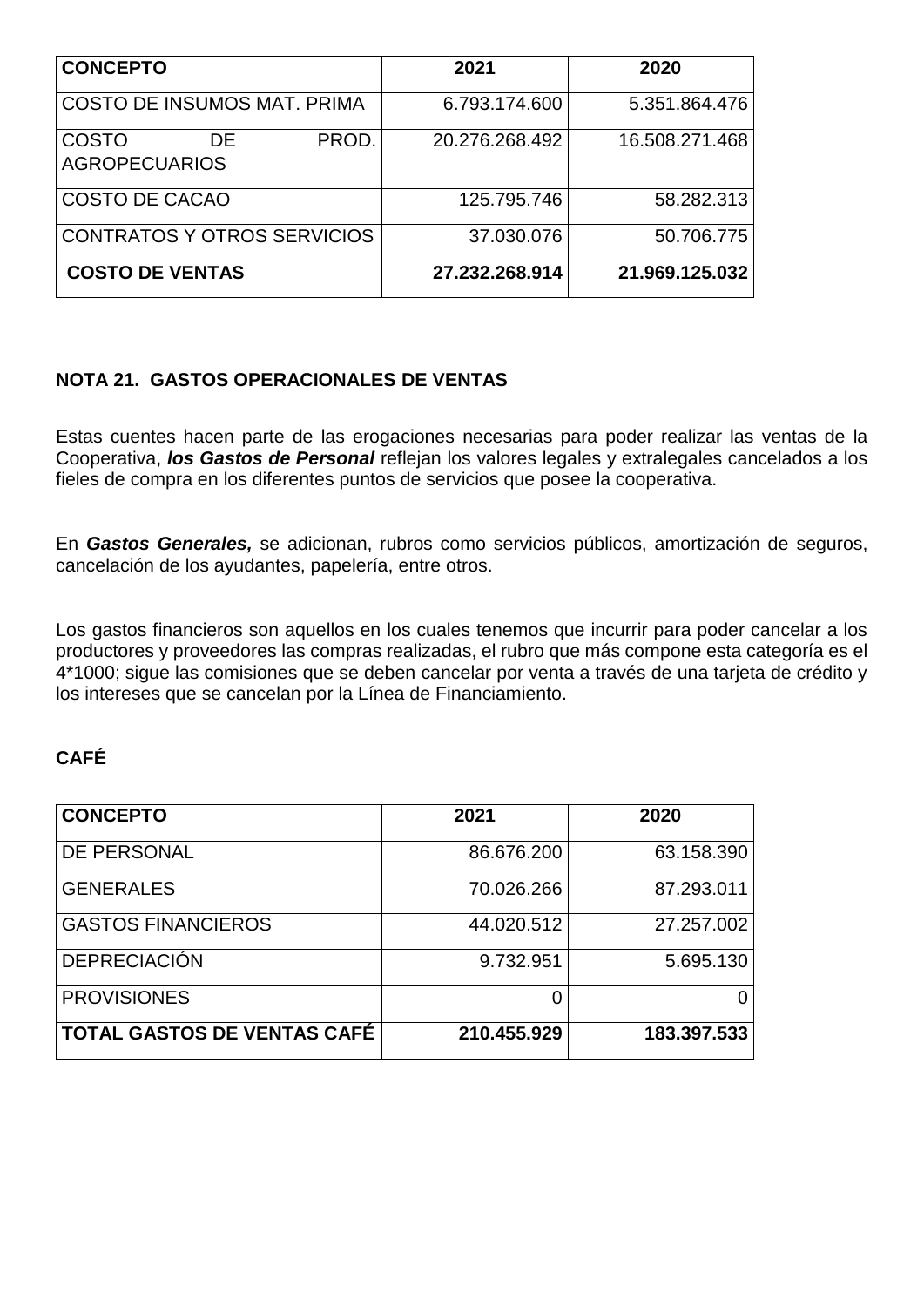#### **FERTILIZANTES Y CACAO**

| <b>CONCEPTO</b>                                                                   | 2021        | 2020        |
|-----------------------------------------------------------------------------------|-------------|-------------|
| <b>DE PERSONAL</b>                                                                | 101.470.106 | 68.651.934  |
| <b>GENERALES</b>                                                                  | 148.895.455 | 99.980.603  |
| <b>GASTOS FINANCIEROS</b>                                                         | 7.578.798   | 14.838.220  |
| <b>DEPRECIACIÓN</b>                                                               | 7.105.686   | 4.142.871   |
| <b>PROVISIONES</b>                                                                | 0           | 0           |
| <b>VENTAS</b><br><b>GASTOS DE</b><br><b>TOTAL</b><br><b>FERTILIZANTES Y CACAO</b> | 265.050.043 | 187.613.628 |

#### **NOTA 22. GASTOS ADMINISTRATIVOS**

Son las erogaciones incurridas durante el año 2021, por el cuerpo administrativo.

Además de los gastos asociados a los directivos y miembros de junta de vigilancia necesarios para el correcto funcionamiento de la empresa.

| <b>CONCEPTO</b>     | 2021        | 2020        |
|---------------------|-------------|-------------|
| <b>DE PERSONAL</b>  | 168.428.001 | 164.760.625 |
| <b>GENERALES</b>    | 265.487.299 | 205.668.017 |
| <b>PROVISIONES</b>  | 30.171.800  | 2.912.767   |
| <b>DEPRECIACIÓN</b> | 3.920.902   | 6.020.735   |
| <b>TOTALES</b>      | 468.008.002 | 379.362.140 |

#### **NOTA 23. OTROS GASTOS**

Representa los gastos ocasionados a diciembre así:

| <b>CONCEPTO</b>            | 2021       | 2020       |
|----------------------------|------------|------------|
| GASTOS FINANCIEROS Y OTROS | 43.897.084 | 32.825.729 |
| <b>ITOTAL</b>              | 43.987.084 | 32.825.729 |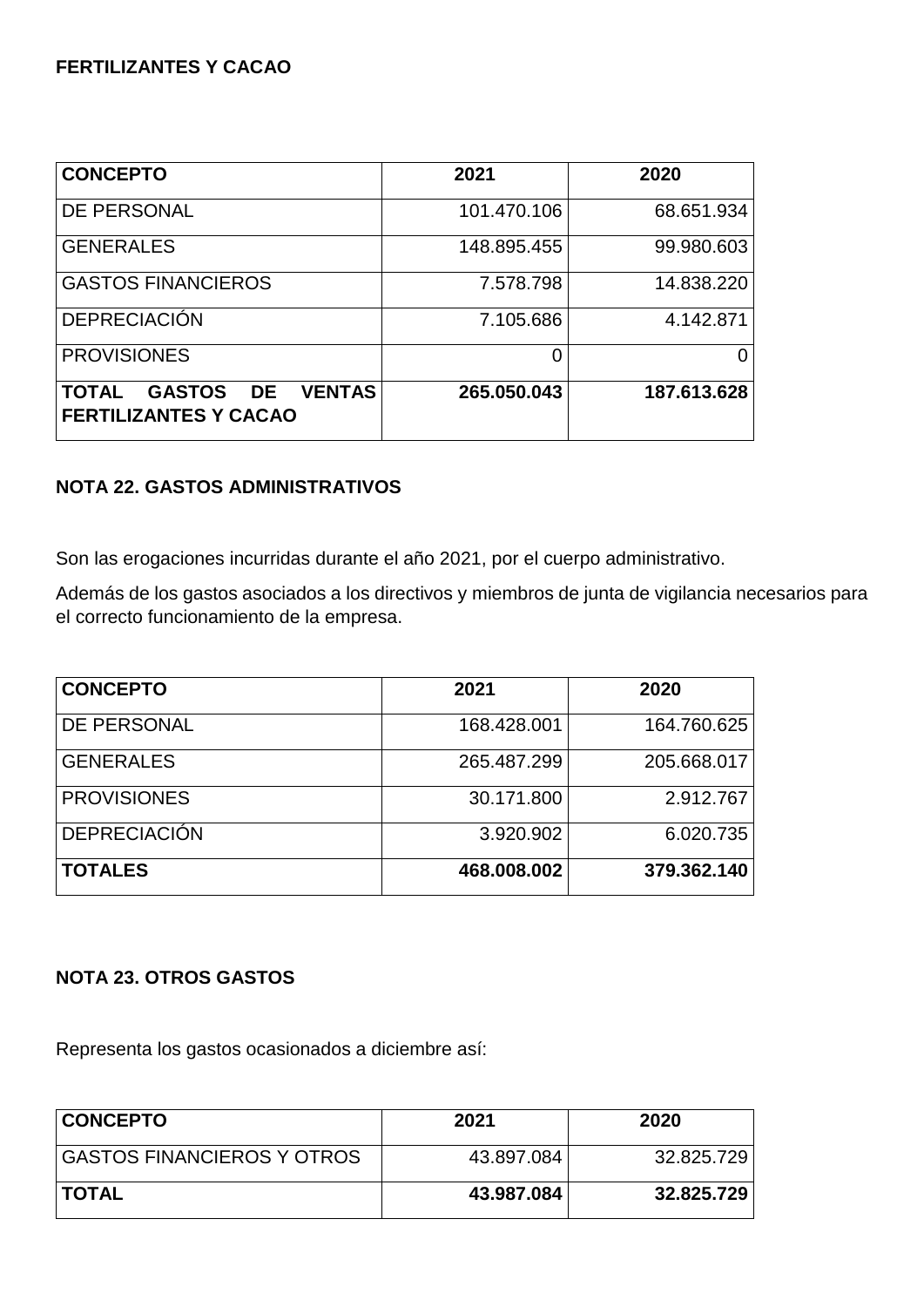Los gastos financieros generados correspondes a cobros de las entidades financieras donde la Cooperativa tiene sus cuentas, tales cobros son de 4\*1000, cobros por uso de portales electrónicos, expedición de chequeras, entre otras con cargo al área administrativas.

### **NOTA 24. APROBACIÓN DE LOS ESTADOS FINANCIEROS**

Los Estados Financieros de Cafinorte Ltda, han sido autorizados para su divulgación por el Consejo de Administración el 24 de febrero de 2022 fecha de certificación de estos estados financieros. Estos Estados Financieros van a ser puestos a consideración del máximo órgano de control, quien puede aprobar o improbar estos Estados Financieros.

### **NOTA 25. EFECTOS PANDEMIA COVID -19**

Durante la emergencia sanitaria declarada desde el mes de marzo de 2020, debido al Covid-19, la Cooperativa tuvo que realizar una serie de gastos adicionales para cumplir con los protocolos de bioseguridad establecidos para prevenir el contagio dentro del equipo colaborador y productores que visitan nuestros puntos de servicios. Dichas erogaciones fueron contabilizadas directamente al gasto, básicamente fueron para la compra de insumos de desinfección.

**GERENTE CONTADOR PÚBLICO**

**JUAN DAVID DURAN MIRANDA NANCY LILIANA MARTINEZ RIOS T.P. N° 237815-T**

**CARLOS ALBERTO ACOSTA HUERTAS REVISOR FISCAL T.P. 51640-T "VER OPINIÓN ADJUNTA**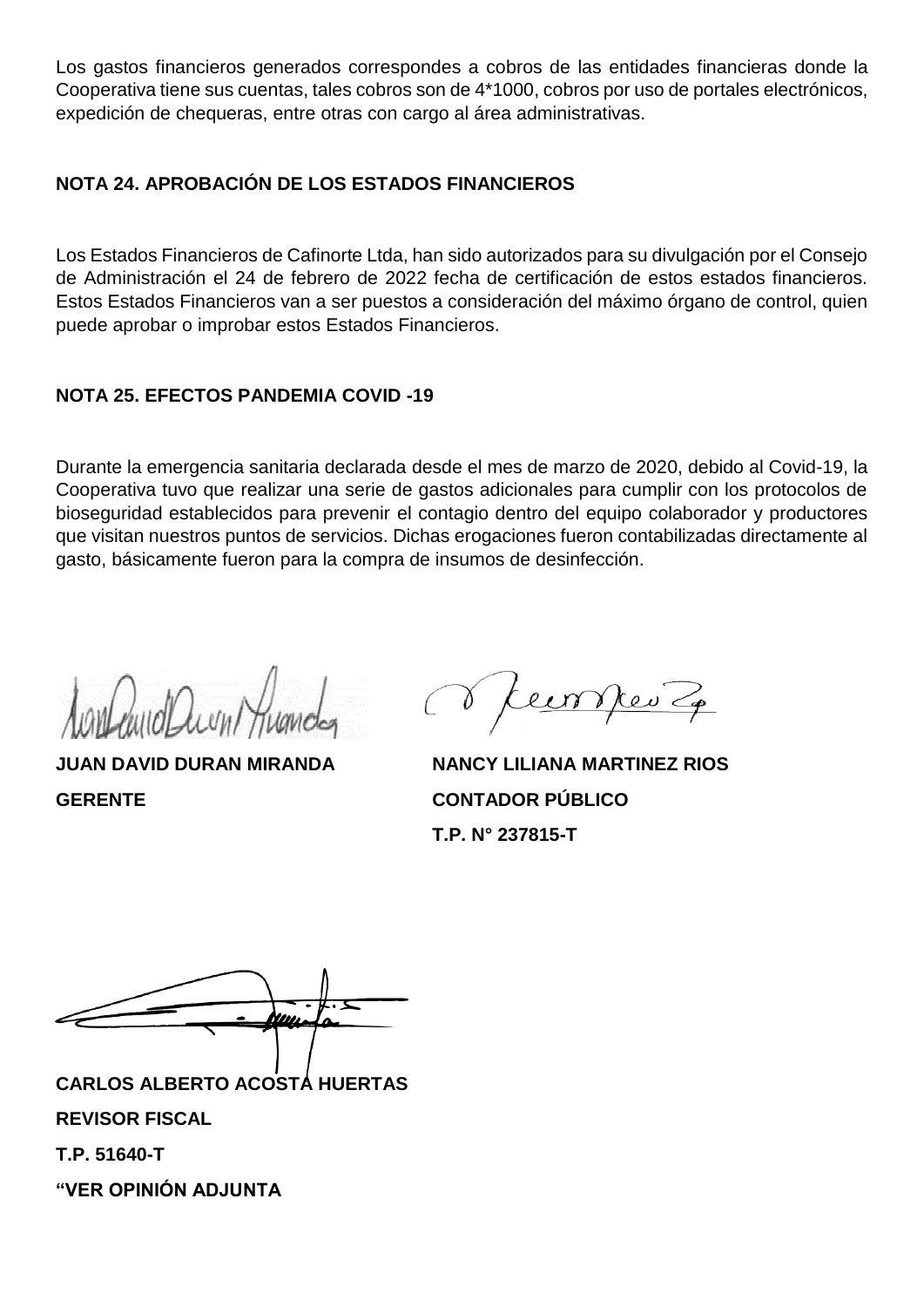#### **COOPERATIVA DE CAFICULTORES DEL NORTE DEL TOLIMA LTDA**

## **CERTIFICACION DE LOS ESTADOS FINANCIEROS A DICIEMBRE DE 2021-2020**

A los señores asociados de la Cooperativa De Caficultores Del Norte Del Tolima Ltda

Los suscritos Representante Legal y Contador de la Cooperativa de Caficultores del Norte del Tolima Ltda. certifican que los estados financieros individuales al 31 de diciembre de los años 2021 y 2020 han sido fielmente tomados de los libros, y que antes de ser puestos a su disposición y de terceros hemos verificado las siguientes afirmaciones contenidas en ellos:

1. Todos los activos, pasivos y patrimonio consolidados, incluidos en los estados financieros individuales, existen y todas las transacciones incluidas en dichos estados se han realizado durante los años terminados en esas fechas.

2. Los activos representan probables beneficios económicos futuros (derechos) y los pasivos representan probables sacrificios económicos futuros (obligaciones), obtenidos o a cargo de la Cooperativa.

3. Todos los elementos han sido reconocidos por sus valores apropiados, de acuerdo con el anexo 2 del Decreto 2420 del 2015, el cual es congruente, en todo aspecto significativo, con las Normas Internacionales de Información Financiera (Estándar Internacional para Pymes) tal como han sido adoptadas en Colombia.

4. Todos los hechos económicos que afectan la Cooperativa han sido correctamente clasificados, descritos y revelados en los estados financieros.

**GERENTE CONTADOR PÚBLICO**

ecompres 20

**JUAN DAVID DURAN MIRANDA NANCY LILIANA MARTINEZ RIOS T.P. N° 237815-T**